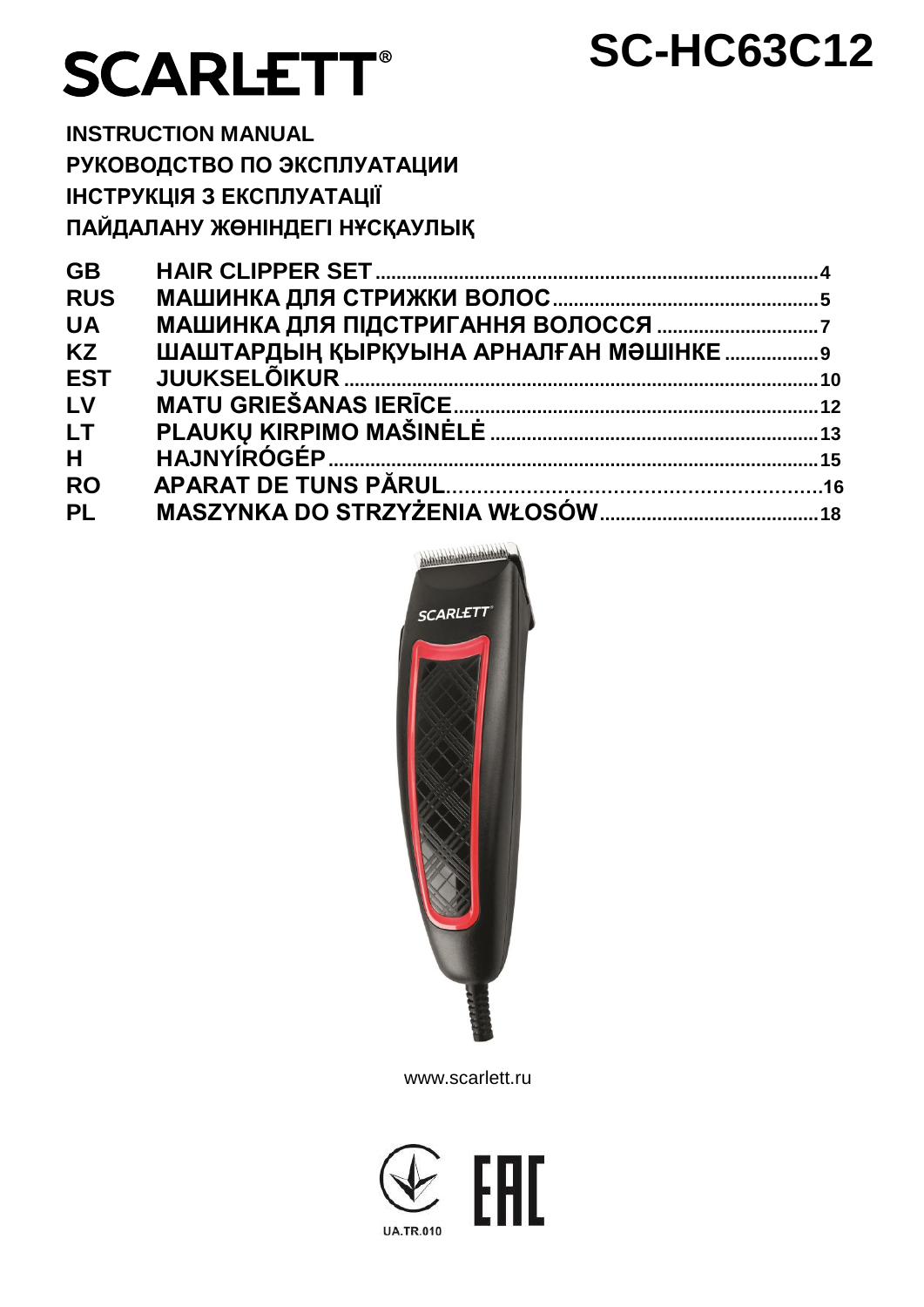- 1. Blade guard
- 2. Blades
- 3. Blade adjustment lever
- 4. Housing
- 5. On/Off switch
- 6. Hanging loop
- 7. 4 detachable combs
- 8. Oiler
- 9. Brush for blades cleaning

- 1. Захисна кришка для ріжучих лез
- 2. Леза
- 3. Регулятор довжини стрижки
- 4. Корпус
- 5. Вимикач
- 6. Зручна петелька для підвішування
- 7. 4 знімні гребінці
- 8. Маслянка
- 9. Щітка для очищення лез
- **EST KIRJELDUS LV APRAKSTS**
- 1. Kaitsekaan lõiketeradele
- 2. Terad
- 3. Lõigatavate juuste pikkuse regulaator
- 4. Korpus
- 5. Lüliti
- 6. Riputusaas
- 7. 4 juhtkammi
- 8. Õlitoos
- 9. Terade puhastushari

## **LT APRAŠYMAS H LEÍRÁS**

- 1. Apsauginis peiliukų dangtelis
- 2. Peiliukai
- 3. Kirpimo ilgio reguliatorius
- 4. Korpusas
- 5. Jungiklis
- 6. Kilpelė prietaisui pakabinti
- 7. 4 nuimamieji antgaliai
- 8. Tepalinė
- 9. Peiliukų valymo šepetukas

#### **RO CONSTRUCŢIA PRODUSULUI PL BUDOWA WYROBU**

- 1. Capac de protecţie pentru lamele de tăiere
- 2. Lamele de tăiere<br>3. Regulatorul lungi
- 3. Regulatorul lungimii părului tăiat
- 4. Carcasa
- 5. Întrerupător<br>6. Buclă pentri
- 6. Buclă pentru atârnare
- 7. 4 accesorii-piepteni detaşabili
- 8. Ungător
- 9. Perie pentru curățarea lamei

## **GB DESCRIPTION RUS УСТРОЙСТВО ИЗДЕЛИЯ**

1. Защитная крышка для режущих лезвий

 $IMA01Q$ 

- 2. Лезвия
- 3. Регулятор длины срезаемых волос
- 4. Корпус
- 5. Выключатель
- 6. Петля для подвешивания
- 7. 4 съемных гребня
- 8. Масленка
- 9. Щеточка для чистки лезвий

#### **UA ОПИС KZ СИПАТТАМА**

- 1. Кесетін алмастарға арналған қорғаушы қақпақ
- 2. Алмастар
- 3. Күзелетін шаштың ұзындығын реттегіш
- 4. Тұлға
- 5. Ажыратқыш
- 6. Ілуге арналған ілгек
- 7. алмалы-салмалы тарақша
- 8. Майсауыт
- 9. Алмастарды тазалауға арналған щеткаша
- - 1. Asmeņu aizsargvāciņš
	- 2. Asmeņi
	- 3. Matu garuma griešanas regulators
	- 4. Korpuss
	- 5. Slēdzis (izslēgt)
	- 6. Ērta cilpiņa pakāršanai
	- 7. 4 noņemamas ķemmes
	- 8. Ierīces ieellotājs
	- 9. Asmeņu tīrīšanas slotiņa

- 1. Nyírópengék védőkupakja
- 2. Pengék
- 3. Nyíráshossz szabályzó
- 4. Készülékház
- 5. Főkapcsoló
- 6. Akasztó
- 7. 4 levehető fésű
- 8. Olajozó
- 9. Pengét tisztító kefe

- 1. Osłona ostrzy tnących
- 2. Ostrza
- 3. Regulator długości ścinanych włosów
- 4. Obudowa
- 5. Wyłącznik
- 6. Pętla do zawieszania
- 7. 4 wyjmowane grzebienie
- 8. Smarownica

www.scarlett.ru SC-HC63C12

**1**

9. Szczoteczka do czyszczenia ostrzy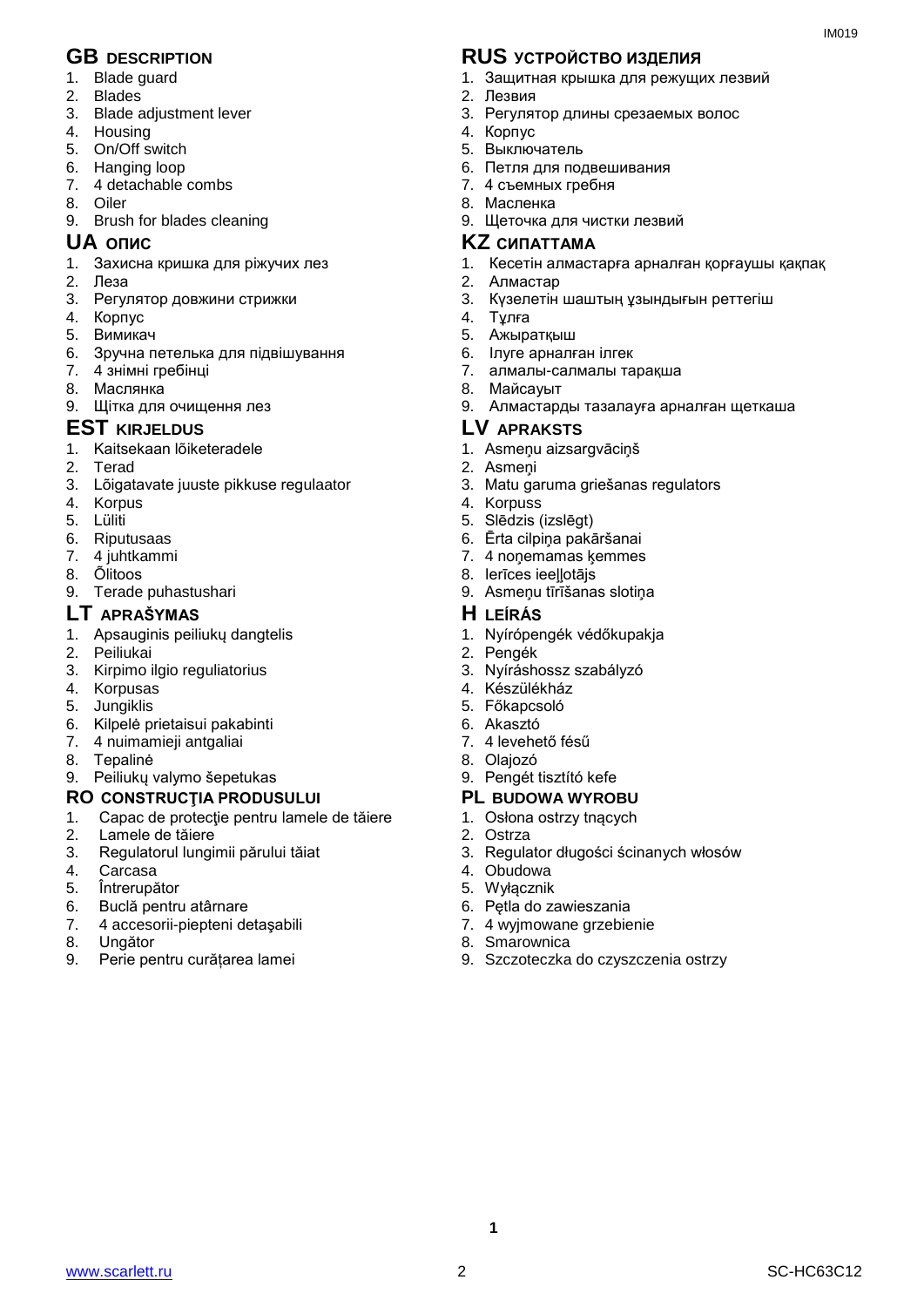

 $\overline{\mathbf{2}}$ 



| 220-240 V $\sim$ 50 Hz<br><b>Класс защиты II</b> | 7 W | 0.32 / 0.43 kg | mm<br>40<br>55<br>180 |
|--------------------------------------------------|-----|----------------|-----------------------|
|                                                  |     |                |                       |

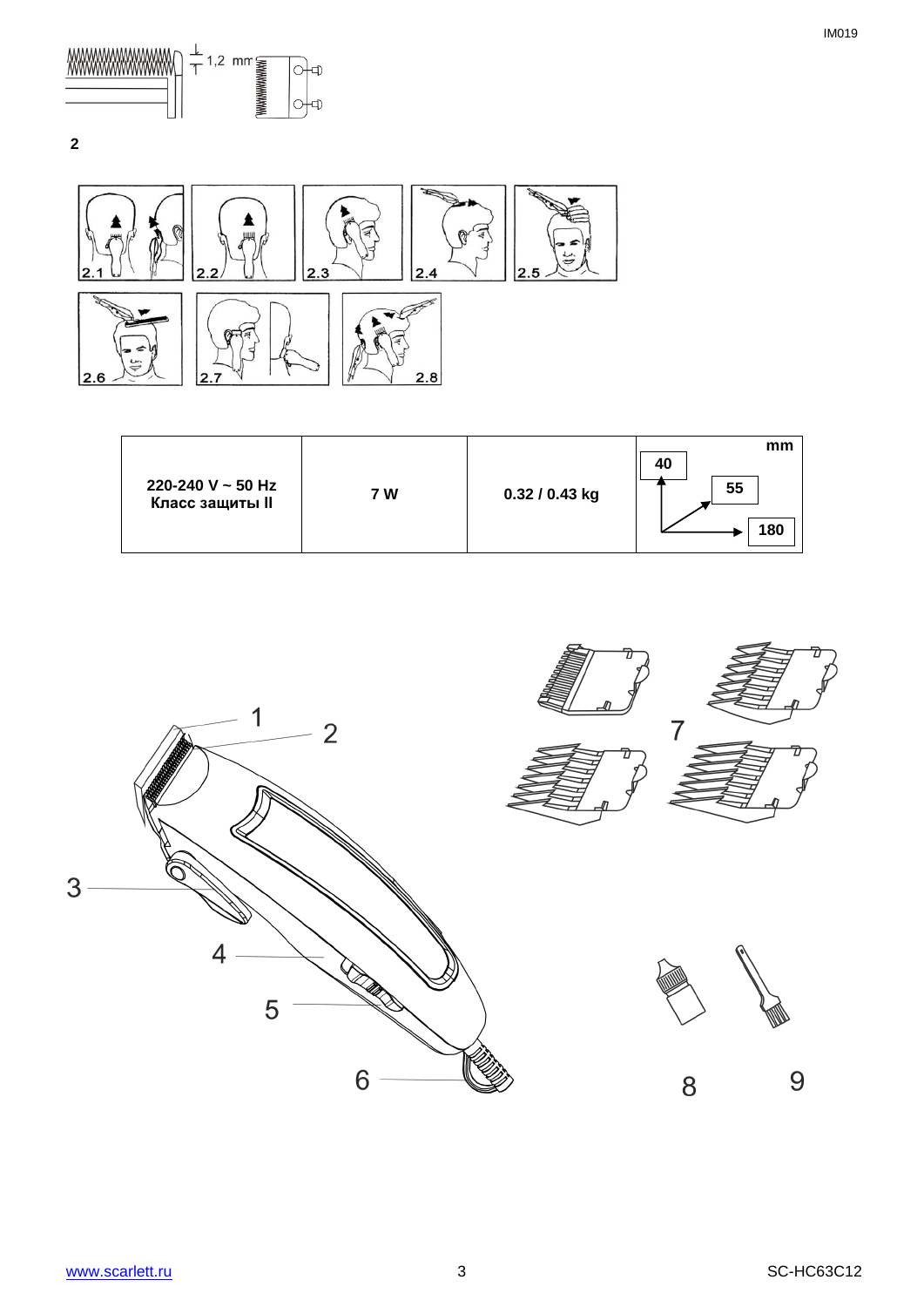#### **GB INSTRUCTION MANUAL IMPORTANT SAFEGUARDS**

- Please read this instruction manual carefully before use and keep in a safe place for future reference.
- Before switching on the appliance for the first time please check if the technical specifications indicated on the unit correspond to the mains parameters.
- For home use only. Do not use for industrial purposes. Do not use the appliance for any other purposes than described in this instruction manual.
- Do not use outdoors.
- Always unplug the appliance from the power supply before cleaning and when not in use.
- To prevent risk of electric shock and fire, do not immerse the appliance in water or any other liquids. If it has happened DO NOT TOUCH the appliance, unplug it immediately and check in a service center.
- Do not take this product to a bathroom or use near water.
- The appliance is not intended for use for [physically, sensory or mental disabled](https://www.multitran.ru/c/m.exe?t=5841801_1_2&s1=%F7%E5%EB%EE%E2%E5%EA%20%F1%20%EE%E3%F0%E0%ED%E8%F7%E5%ED%ED%FB%EC%E8%20%E2%EE%E7%EC%EE%E6%ED%EE%F1%F2%FF%EC%E8) person (including children) or for person with lack of life experience or knowledge, if only they are under supervision or have been instructed about the use of the unit by responsible person.
- Children must be under control in order not to be allowed to play with the appliance.Do not leave the appliance switched on when not in use.
- Do not use other attachments than those supplied.
- Do not operate after malfunction or cord damage.
- In case of power cord is damaged, its replacement should be done by the manufacture or service department or the other high-skill person to avoid any danger.
- Do not attempt to repair, adjust or replace parts in the appliance. Repair the malfunctioning appliance in the nearest service center.
- Keep the cord away from sharp edges and hot surfaces.
- Do not place or store the appliance where it can fall or be pulled into a tub or sink.
- Do not pull, twist, or wrap the power cord around the appliance.
- Never insert any objects into openings in the appliance housing.
- Do not put operating appliance on any surface, it may cause injury or damage.
- Do not use the appliance with damaged comb, or with teeth missing from the blades as injury may occur.
- If the product has been exposed to temperatures below 0ºC for some time it should be kept at room temperature for at least 2 hours before turning it on.
- NOTE: KEEP THE BLADES OILED.

• Do not use the hair clipper on animals.

• Do not use the hair clipper when the skin is infected.

- The manufacturer reserves the right to introduce minor changes into the product design without prior notice, unless such changes influence significantly the product safety, performance, and functions.
- Production date mentioned on the unit and/or on the packing materials and documentations.

#### **BLADE ALIGNMENT**

- Blades must be realigned if they were removed for cleaning or after replacement.
- To realign the blades, simply match the upper and lower blades teeth up, point for point.
- End of top blade teeth should be approximately 1.2 mm back from lower blade. Compare your clipper blades with the sketch (pic.1).
- If blade alignment is incorrect, add a few drops of oil to the blades, switch on the clipper for a few moments, switch off and unplug. Loosen screws slightly and adjust. Tighten screws after blade is aligned.

#### **OILING**

- To maintain your clipper in peak condition, the blades should be oiled after every haircut.
- Do not use hair oil, grease, oil mixed with kerosene or any solvent.

#### **BLADE LEVER**

- The lever located to the left of the blades, allows easily adjust cut hair length while clipping.
- The lever adds versatility to your clipper by allowing you gradually change the closeness of your cut without an attachment comb.
- When the lever is in the uppermost position, the blades will give you the closest cut and leave the hair very short. Pushing the lever downwards gradually increases the cutting length.
- In its lowest position, the lever will leave the hair approximately the same length as a №1 (3mm) comb.
- The lever will also extend the use of your blades since a different cutting edge is used in each setting.
- In addition, if extremely heavy hair cutting has jammed the blades, it will help you to remove hair that has become wedged between the two blades without removing the blades.
- While the clipper is running rapidly move the lever from "close cut" to "longer cut" a couple of times. Do this each time after you have finished using your clipper to keep the blades free of cut hair.
- If this does not help and clipper stops cutting, blades are dulled. Replace them with new blades.

#### **INSTRUCTIONS FOR HAIR CUTTING**

- Before first use cutting blades of the machine should be thoroughly lubricated.
- Wipe off any excess oil. This should be done after each use. While using the unit, untwist the cord from time to time to avoid tangling.
- Before cutting always comb the hair thoroughly first.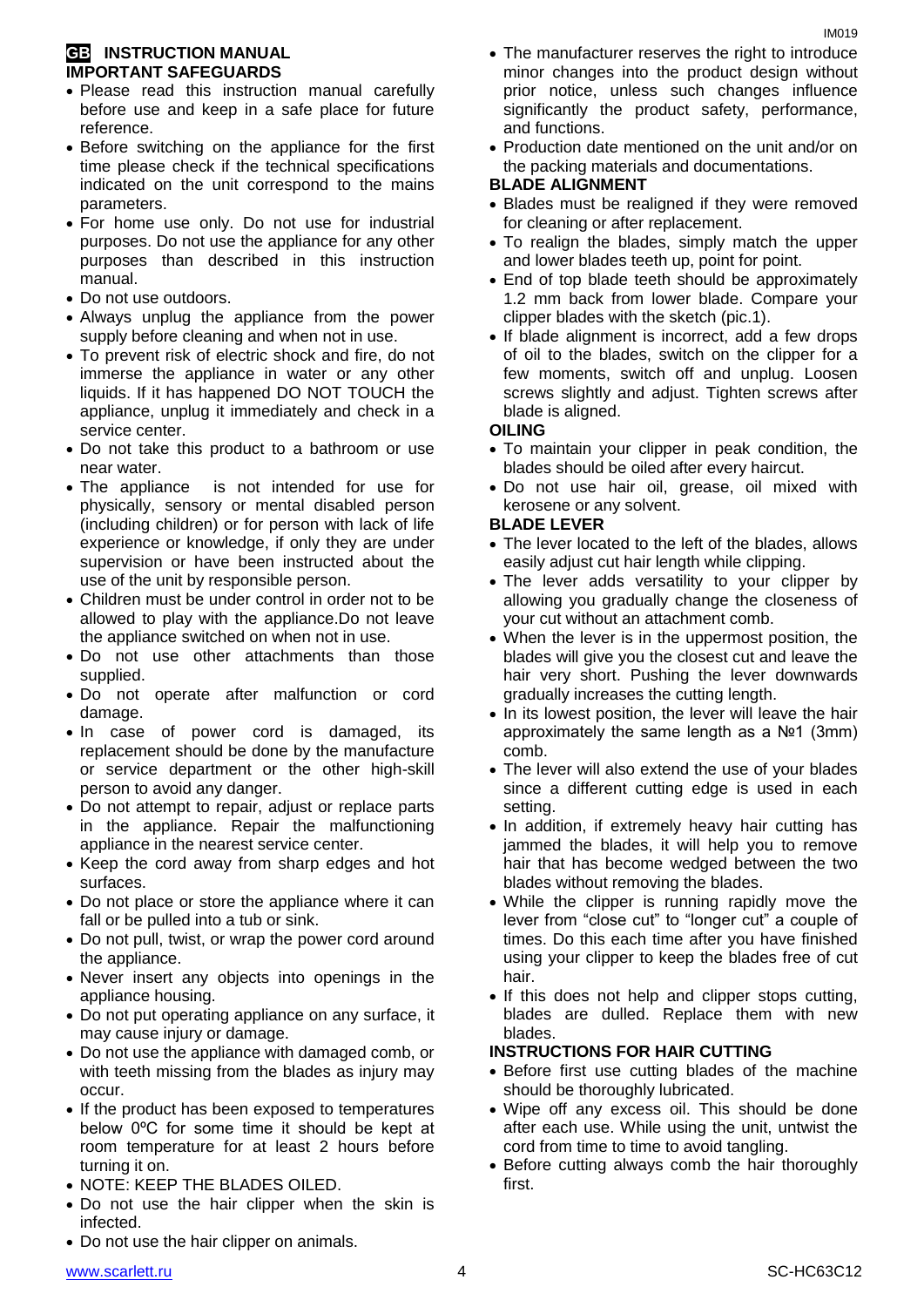#### **DETACHABLE COMBS**

| <b>Attachment comb</b><br>N₫ | Hair length mm/inches |
|------------------------------|-----------------------|
| No <sub>2</sub> 1            | 3(1/8)                |
| Nº2                          | 6(1/4)                |
| $N2$ 3                       | 9(3/8)                |
| No4                          | 12(1/2)               |

- Each comb attachment is marked accordingly on its outside middle surface.
- To attach a comb, hold it with its teeth upward and slide onto and along the clipper blade until the front of the comb firmly seats against the clipper blade.
- When you use the clipper for the first time, cut only small portions of hair.
- For even cutting do not force the clipper. Also remember to comb the hair more frequently to remove trimmed hair and check for uneven strands.
- It is recommended that you start the haircut by choosing the maximum hair length, and then gradually reduce the length setting.
- In order to obtain the most effective result move the device in the direction opposite to the direction of hair growth. Since hair in different head segments grows in

different directions, you need to move the device in different directions as well (up, down or crosswise). See Figures 2.1-2.8.

• In order to obtain a good haircut for wavy, rare or long hair, use a comb to direct the cutting block of the device. See Figure 2.6.

#### **CARE AND CLEANING**

- Switch off the appliance and unplug it.
- Clean and oil the appliance after each use.
- Remove cut hair from the clipper with the brush enclosed.
- Wipe the clipper with a dry soft cloth.
- Oil the blades as mentioned above.

#### **STORAGE**

- Keep the appliance in a dry place.
- You may hang the cutter by provided loop.
- The blades must be oiled for storage period.
- 
- The symbol on the unit, packing materials and/or documentations means used electrical and electronic units and battery's should not be toss in the garbage with ordinary household garbage. These units should be pass to special receiving point.
- For additional information about actual system of the garbage collection address to the local authority.
- Valid utilization will help to save valuable resources and avoid negative work on the public health and environment which happens with incorrect using garbage.

#### **RUS РУКОВОДСТВО ПО ЭКСПЛУАТАЦИИ МЕРЫ БЕЗОПАСНОСТИ**

- Внимательно прочитайте Руководство по эксплуатации и сохраните его в качестве справочного материала.
- Перед первоначальным включением проверьте, соответствуют ли технические характеристики, указанные на изделии, параметрам электросети.
- Использовать только в бытовых целях в соответствии с данным Руководством по эксплуатации. Прибор не предназначен для промышленного применения.
- Не использовать вне помещений.
- Всегда отключайте устройство от электросети перед очисткой, или если Вы его не используете.
- Во избежание поражения электрическим током и возгорания, не погружайте прибор и шнур питания в воду или другие жидкости. Если это произошло, НЕ БЕРИТЕСЬ за изделие, немедленно отключите его от электросети и обратитесь в Сервисный центр для проверки.
- Не пользуйтесь устройством в ванных комнатах и около воды.
- Прибор не предназначен для использования лицами (включая детей) с пониженными физическими, сенсорными или умственными способностями или при отсутствии у них жизненного опыта или знаний, если они не находятся под присмотром или не проинструктированы об использовании прибора лицом, ответственным за их безопасность.
- Дети должны находиться под присмотром для недопущения игр с прибором.
- Не оставляйте включенный прибор без присмотра.
- Не используйте принадлежности, не входящие в комплект поставки.
- При повреждении шнура питания его замену. во избежание опасности, должны производить изготовитель, сервисная служба или подобный квалифицированный персонал.
- Не пытайтесь самостоятельно ремонтировать устройство. При возникновении неполадок обращайтесь в ближайший Сервисный центр.
- Следите, чтобы шнур питания не касался острых кромок и горячих поверхностей.
- Не кладите и не храните машинку в непосредственной близости от ванны, душа или плавательного бассейна.
- Не тяните за шнур питания, не перекручивайте и не наматывайте его вокруг корпуса устройства.
- Не допускайте попадания в отверстия на корпусе изделия посторонних предметов и любых жидкостей.
- Никуда не кладите работающее устройство, так как это может привести к травме или нанести материальный ущерб.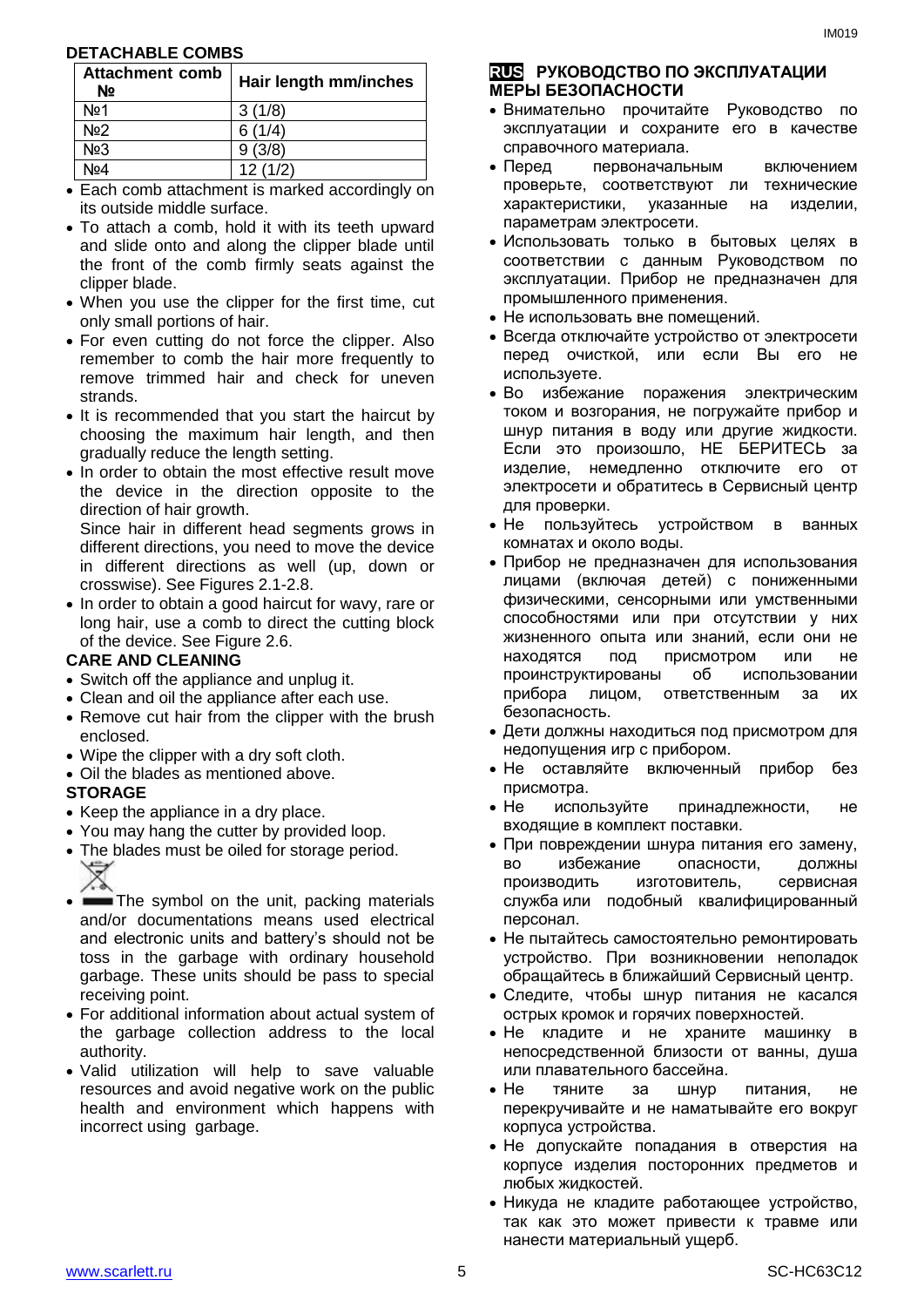- Не пользуйтесь машинкой с поврежденными гребнями или одним из зубцов – это может привести к травме.
- Если изделие некоторое время находилось при температуре ниже 0ºC, перед включением его следует выдержать в комнатных условиях не менее 2 часов.
- ВНИМАНИЕ: РЕГУЛЯРНО СМАЗЫВАЙТЕ ЛЕЗВИЯ.
- Не пользуйтесь машинкой при воспалениях кожи.
- Не стригите машинкой животных.
- Производитель оставляет за собой право без дополнительного уведомления вносить незначительные изменения в конструкцию изделия, кардинально не влияющие на его безопасность, работоспособность и функциональность.
- Дата производства указана на изделии и/или на упаковке, а также в сопроводительной документации.

#### **РЕГУЛИРОВКА ЛЕЗВИЙ**

- Прибор предназначен для стрижки волос.
- После замены лезвий, или если их снимали для очистки, регулировку следует произвести заново.
- Профили зубцов обоих лезвий при установке должны точно совпадать, независимо от их смещения.
- Концы зубцов съемного (наружного) лезвия должны быть выдвинуты приблизительно на 1-2 мм выше концов зубцов подвижного (внутреннего), как это показано на рисунке (рис.1).
- Если лезвия установлены неправильно, нанесите на них несколько капель масла, включите машинку на несколько секунд, затем выключите ее и отключите от электросети. Слегка ослабьте два винта и переустановите съемное лезвие. Затяните винты.

#### **СМАЗКА ЛЕЗВИЙ**

- Для обеспечения длительной и надежной работы машинки, лезвия следует регулярно смазывать.
- Не рекомендуется применять для смазки масло для волос, жиры и масла, разбавленные керосином или другими растворителями.

#### **ДЛИНА СРЕЗАЕМЫХ ВОЛОС**

- Рычаг регулятора, расположенный на левой стороне машинки, позволяет легко регулировать длину срезаемых волос, держа машинку в рабочем положении.
- При этом можно плавно изменять длину срезаемых волос без использования дополнительных насадок.
- Верхнее положение рычага (вертикальное относительно машинки) дает самую короткую стрижку, длина которой плавно увеличивается (т.е. длина срезаемых волос уменьшается) по мере опускания рычага (выдвижения съемного лезвия).
- При нижнем (горизонтальном относительно машинки) положении рычага получается стрижка, соответствующая применению дополнительного гребня. № 1 (3 мм).
- Использование регулятора увеличивает срок службы лезвий, поскольку при перемещении съемного лезвия каждый раз работают разные участки режущих поверхностей.
- Регулятор также помогает освободить зажатые между лезвиями жесткие волосы. Для этого несколько раз быстро поднимите и опустите рычаг.
- Производите эту операцию на холостом ходу, а также после окончания каждой стрижки – для удаления остатков волос.
- Если волосы удаляются с трудом, и машинка перестала стричь, замените затупившиеся лезвия.

#### **ПОДГОТОВКА К РАБОТЕ**

- Перед первым использованием режущие лезвия машинки необходимо тщательно смазать.
- Включите машинку, чтобы масло равномерно распределилось между лезвиями и проверьте равномерность их хода. Вытрите выступившее масло. Производите эту операцию после каждой стрижки. Не допускайте перекручивания и спутывания шнура питания во время работы.
- Перед стрижкой тщательно расчешите волосы.

#### **СЪЕМНЫЕ ГРЕБНИ**

| Съемный         | гребень Длина |               | волос |
|-----------------|---------------|---------------|-------|
| Nº              |               | мм/дюймы      |       |
| No <sub>1</sub> |               | 3(1/8)        |       |
| No <sub>2</sub> |               | 6(1/4)        |       |
| No <sub>3</sub> |               | 9(3/8)        |       |
| No4             |               | 12(1/2)       |       |
| $\sim$ $\sim$   |               | $\sim$ $\sim$ |       |

- Снаружи на каждом гребне имеется соответствующая маркировка.
- Держа гребень зубцами вверх, плотно наденьте его на лезвия.
- В первый раз состригайте понемногу.
- Чтобы стрижка получилась ровной, не ведите машинку быстрее, чем она успевает состригать. Во время стрижки как можно чаще вычесывайте срезанные волосы.
- Рекомендуется начинать стрижку, выбрав максимальную длину волос, постепенно уменьшая настройку длины.
- Для наиболее эффективной стрижки перемещайте прибор против направления роста волос.
- Так как волосы на различных участках головы растут в разных направлениях, прибор также необходимо перемещать в разных направлениях (вверх, вниз или поперек) см. Рисунки 2.1 – 2.8.
- Чтобы хорошо подстричь вьющиеся, редкие или
- длинные волосы, направляйте волосы на режущий блок машинки при помощи расчески.см. Рисунок 2.6.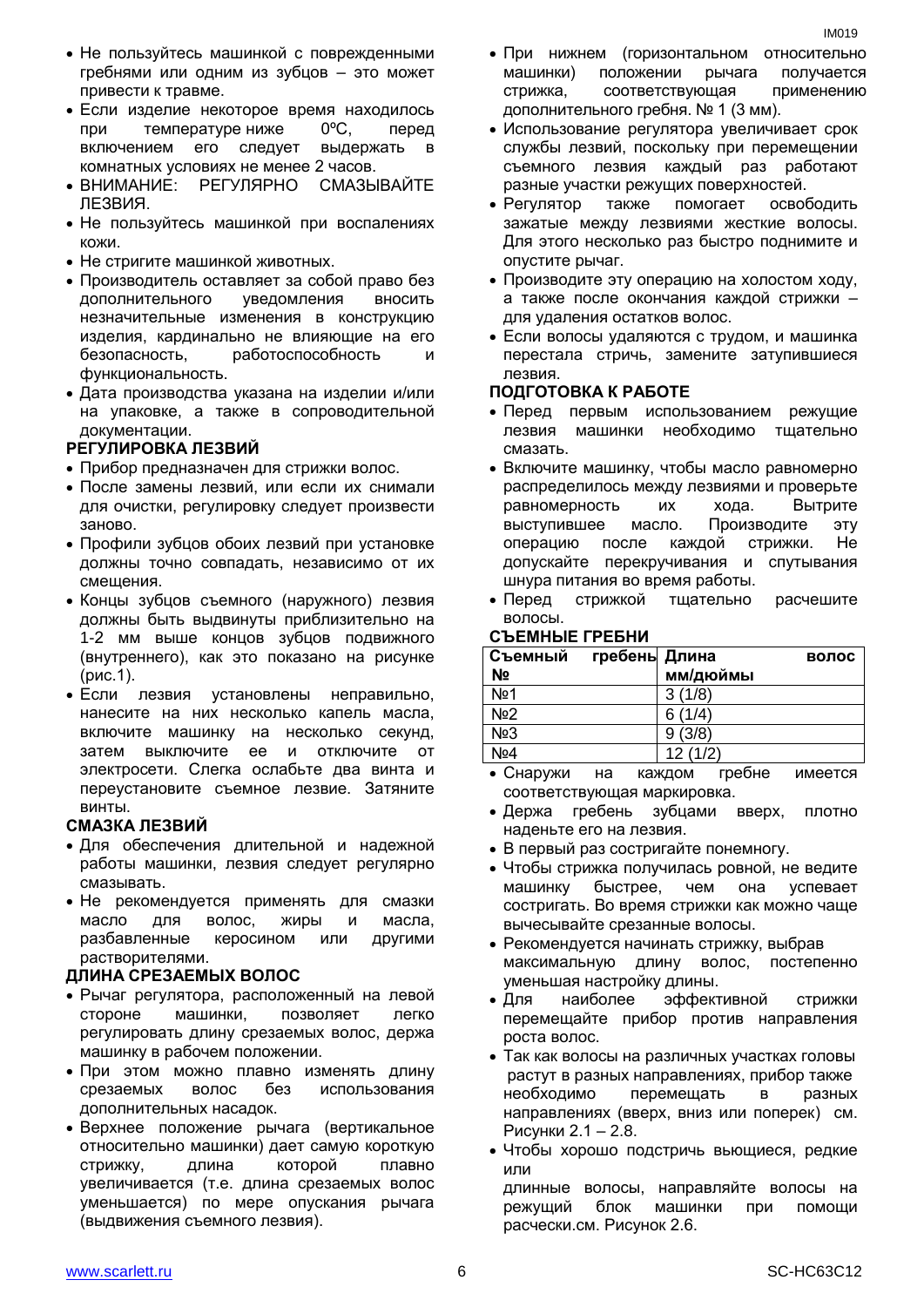#### **ОЧИСТКА**

- Выключите машинку и отсоедините ее от электросети.
- Машинку следует очищать и смазывать после каждого применения.
- Очистите лезвия и машинку от обрезков волос прилагаемой щеточкой.
- Протрите корпус сухой мягкой тканью.
- Смажьте лезвия, как это описано выше.
- Не допускайте попадания воды в отверстия на корпусе изделия.

#### **ХРАНЕНИЕ**

- Хранить машинку следует в сухом месте.
- Допускается подвешивать ее за петлю.
- Лезвия обязательно должны быть смазаны.
- Данный символ на изделии, упаковке и/или сопроводительной документации означает, что использованные электрические и электронные изделия и батарейки не должны выбрасываться вместе с обычными бытовыми отходами. Их следует сдавать в специализированные пункты приема.
- Для получения дополнительной информации о существующих системах сбора отходов обратитесь к местным органам власти.
- Правильная утилизация поможет сберечь ценные ресурсы и предотвратить возможное негативное влияние на здоровье людей и состояние окружающей среды, которое может возникнуть в результате неправильного обращения с отходами.

#### **UA IHCTPYKЦIЯ З ЕКСПЛУАТАЦІЇ**

- Шановний покупець! Ми вдячні Вам за продукції торговельної марки придбання SCARLETT та довіру до нашої компанії. SCARLETT гарантує високу якість та надійну роботу своєї продукції за умови дотримання технічних вимог, вказаних в посібнику з експлуатації.
- служби  $\bullet$  Tepmin виробу торгової марки SCARLETT у разі експлуатації продукції в межах побутових потреб та дотримання правил користування, наведених в посібнику з експлуатації, складає 2 (два) роки з дня передачі виробу користувачеві. Виробник звертає увагу користувачів, що у разі дотримання цих умов, термін служби виробу може значно перевищити вказаний виробником строк.

#### **МІРИ БЕЗПЕКИ**

- Уважно прочитайте Інструкцію з експлуатації та зберігайте її як довідковий матеріал.
- Перш ніж увімкнути прилад, перевірте, чи відповідають технічні характеристики, вказані на виробі, параметрам електромережі.
- Використовувати тільки у побуті відповідно з даною Інструкцією з експлуатації. Прилад не призначений ДЛЯ виробничого використовування.
- Не користуватися поза приміщеннями.
- Завжди відключайте прилад з мережі перед очищенням або якщо він не використовується.
- $\bullet$   $\underline{\text{II}}$ oб запобігти враження електричним струмом та загоряння, не занурюйте прилад у воду чи інші рідини. Якщо це відбулося, НЕ ТОРКАЙТЕСЯ виробу, негайно відключите його з мережі та зверниться до Сервісного центру для перевірки.
- Не користуйтеся приладом у ванних кімнатах чи біля води.
- Прилад не призначений для використання особами (у тому числі дітей) зі зниженими фізичними, сенсорними ЧИ розумовими здібностями або за відсутності в них життєвого досвіду чи знань, якщо вони не знаходяться піл наглядом ЧИ He проінструктовані про використання приладу особою, що відповідає за їхню безпеку.
- Діти повинні знаходитись під наглядом задля недопущення ігор з приладом.
- $\bullet$  He залишайте ввімкнений прилад без нагляду.
- Не використовуйте приладдя, що не входить до комплекту поставки.
- У разі пошкодження кабелю живлення, його з метою запобігання небезпеці. заміну. повинен виконувати виробник або уповноважений їм сервісний центр, або аналогічний кваліфікований персонал.
- Не намагайтеся самостійно ремонтувати прилад. При виникненні неполадок звертайтеся до найближчого Сервісного центру.
- Стежте, щоби шнур живлення не торкався гострих крайок та гарячих поверхонь.
- Не кладіть та не зберігайте машинку у місцях,  $\bullet$ звідки вона може впасти до раковини та ін.
- Не тягніть за шнур живлення, не перекручуйте та не намотувайте його на корпус.
- Не допускайте потраплення до відтулин на корпусі виробу зайвих предметів та будь-яких рідин.
- Нікуди не кладіть машинку коли вона працює. оскільки це може привести до травми чи завдати матеріальної шкоди.
- Не користуйтеся машинкою з пошкодженими гребінцями чи одним із зубців - це може привести до травми.
- Якщо виріб деякий час знаходився при температурі нижче 0°С, перед увімкненням його слід витримати у кімнаті не менше 2 годин.
- УВАГА: РЕГУЛЯРНО ЗМАЗУВАЙТЕ ЛЕЗА.
- Не користуйтеся машинкою при запаленнях шкіри.
- Не стрижіть машинкою тварин.
- Обладнання відповідає вимогам Технічного  $\bullet$ регламенту обмеження використання деяких небезпечних речовин в електричному та електронному обладнанні.
- Виробник залишає за собою право без додаткового повідомлення вносити незначні зміни до конструкції виробу, що кардинально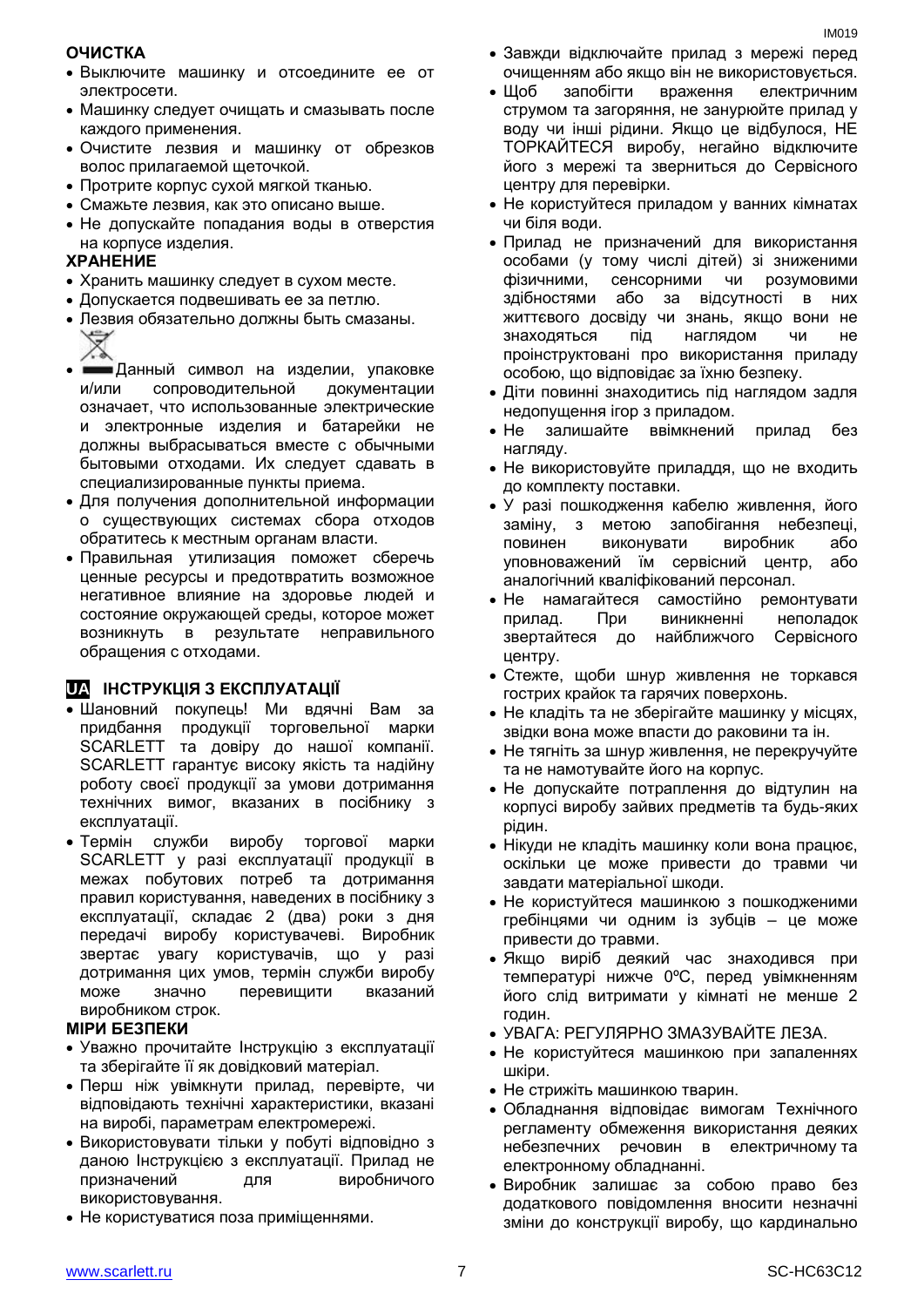не впливають на його безпеку, працездатність та функціональність.

 Дата виробництва вказана на виробі та/або на упаковці, а також у супровідній документації.

#### **РЕГУЛЮВАННЯ ЛЕЗ**

- Після заміни лез, або якщо їх знімали для очищення, регулювання слід провести знову.
- Профілі зубців обох лез при установці повинні точно збігатися, незалежно від їх зміщення.
- Кінці зубців знімного (зовнішнього) леза мають бути висунені приблизно на 1,2 мм вище кінців зубців рухомого (внутрішнього), як це показано на малюнку (мал. 1).
- Якщо леза установлені невірно, змастіть їх декількома краплями мастила, ввімкніть машинку на кілька секунд, потім вимкніть її та відключите з електромережі. Злегка відпустіть два гвинти та переустановіть знімне лезо. Затягніть гвинти.

#### **ЗМАЗКА ЛЕЗ**

- Щоб забезпечити довгу та надійну роботу машинки, леза слід регулярно змазувати.
- Не рекомендується застосовувати для змазки олію для волосся, жири та мастила, розчинені керосином чи іншими розчинниками.

#### **ДОВЖИНА СТРИЖКИ**

- Важіль регулятора, розміщений на лівому боці машинки, дає можливість легко регулювати довжину зрізаного волосся, тримаючи машинку в робочому стані.
- При цьому можна плавно змінювати довжину волосся, що зрізується, без використання додаткових насадок.
- Вертикальна позиція важеля дає саму коротку стрижку, довжина якої плавно збільшується (т.б. довжина зрізаного волосся зменшується) по мірі опускання важеля (висування знімного леза).
- При нижній (горизонтальній) позиції важеля виходить стрижка, відповідна застосуванню додаткового гребінця. № 1 (3 мм).
- Використання регулятора збільшує термін служби лез, оскільки при переміщенні знімного леза кожного разу працюють різні місця ріжучої поверхні.
- Регулятор також допомогає визволити затиснуте між лезами жорстке волосся. Для цього декілька разів швидко підійміть та опустіть важіль.
- Робіть це на холостому ході, а також наприкінці кожної стрижки – для видалення надлишку волосся.
- Якщо волосся видаляються важко, а машинка не стриже, замініть затуплені леза.

#### **ПІДГОТОВКА ДО ЕКСПЛУАТАЦІЇ**

- Перед першим використанням леза машинки, що ріжуть, необхідно ретельно змастити.
- Ввімкніть машинку, щоб мастило рівномірно розподілилося між лезами та перевірте рівність їх ходу. Витріть мастило, що виступило. Проводіть цю операцію після кожної стрижки. Не допускайте

перекручування та сплутування шнура живлення під час роботи.

 Перед стрижкою ретельно розчішіть волосся. **ЗНІМНІ ГРЕБІНЦІ**

| Знімний<br>гребінець № | Довжина<br>мм/дюйми | волосся |
|------------------------|---------------------|---------|
| No <sub>1</sub>        | 3(1/8)              |         |
| N <sub>2</sub>         | 6(1/4)              |         |
| No3                    | 9(3/8)              |         |
| Nº4                    | 12(1/2)             |         |

- Зовні на кожному гребінці є відповідна маркіровка.
- Тримаючи гребінець зубцями догори, щільно одягніть його на леза.
- Першого разу состригайте потроху.
- Щоб стрижка вийшла рівною, не ведіть машинку швидше, ніж вона встигає состригати. Під час стрижки якнайчастіше вичісуйте зрізане волосся.
- Рекомендовано починати стрижку, обравши максимальну довжину волосся, поступово зменшуючи настройку довжини.
- Для найбільш ефективної стрижки пересувайте прилад проти направлення росту волосся.
- Так як волосся на різних ділянках голови ростуть у різних напрямах, прилад також необхідно пересувати в різних напрямках (уверх, униз або поперек) див. Малюнки 2.1 – 2.8.
- Щоб добре підстригти волосся, що в'ється, рідке або довге, направляйте волосся на ріжучий блок машинки за допомогою гребінця. Див. Малюнок 2.6.

#### **ОЧИЩЕННЯ**

- Вимкніть машинку та від'єднайте її від електромережі.
- Машинку варто очищати та змащувати після кожного застосування.
- Очистіть леза та машинку від обрізків волосся за допомогою щіточки, що входить до комплекту.
- Протріть корпус сухою м'якою тканиною.
- Змажте леза, як це описано вище.

#### **ЗБЕРЕЖЕННЯ**

- Зберігати машинку слід у сухому місці.
- Її можна підвішувати за петельку.
- Леза обов'язково мають бути змазані.
- Цей символ на виробі, упаковці та/або в супровідній документації означає, що електричні та електронні вироби, а також батарейки, що були використані, не повинні викидатися разом із звичайними побутовими відходами. Їх потрібно здавати до спеціалізованих пунктів прийому.
- Для отримання додаткової інформації щодо існуючих систем збору відходів зверніться до місцевих органів влади.
- Належна утилізація допоможе зберегти цінні ресурси та запобігти можливому негативному впливу на здоров'я людей і стан навколишнього середовища, який може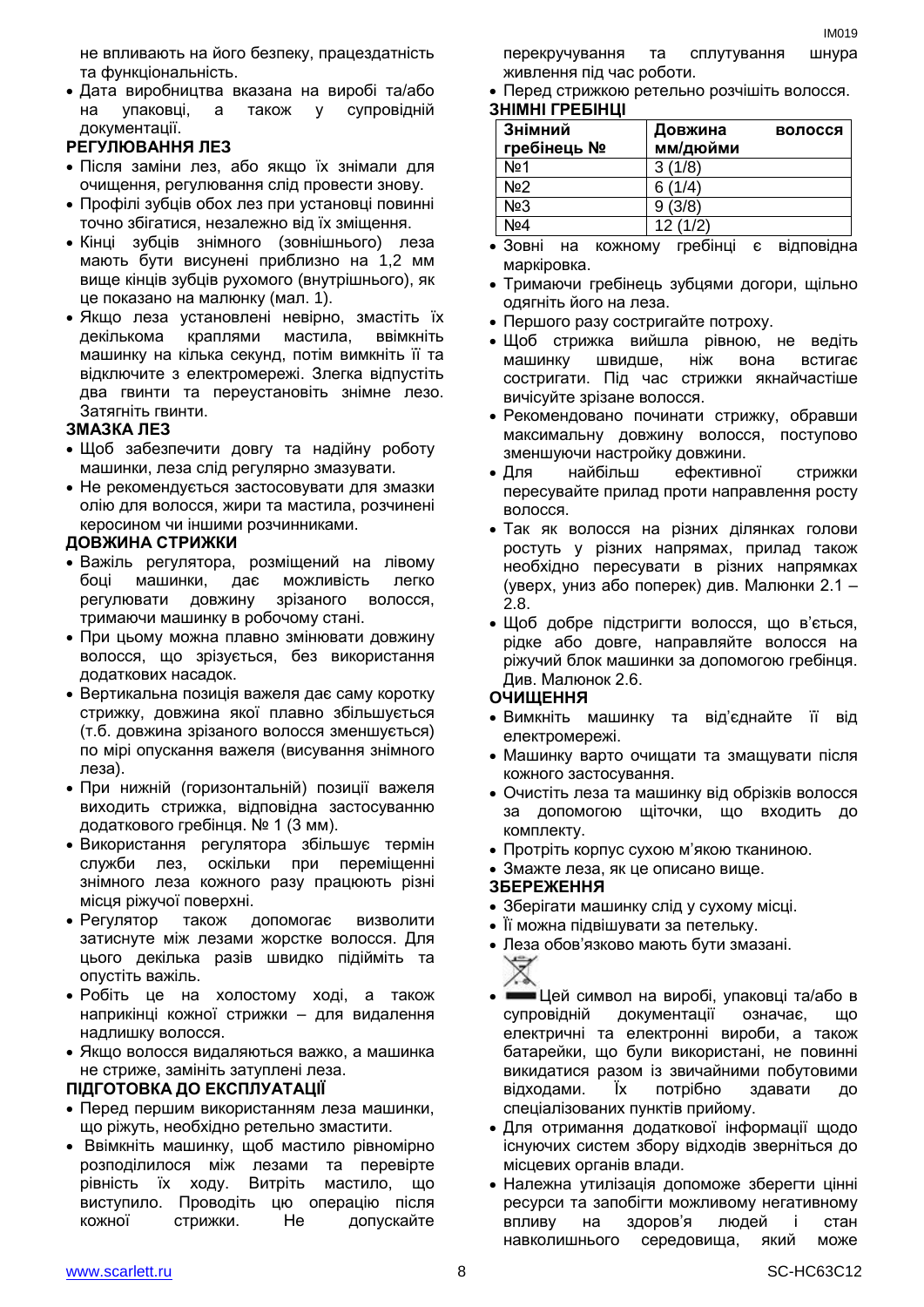виникнути в результаті неправильного поводження з відходами.

#### **KZ ПАЙДАЛАНУ ЖӨНІНДЕГІ НҰСҚАУЛЫҚ**

- Құрметті сатып алушы! SCARLETT сауда таңбасының өнімін сатып алғаныңыз үшін және біздің компанияға сенім артқаныңыз үшін Сізге алғыс айтамыз. Іске пайдалану нұсқаулығында суреттелген техникалық талаптар орындалған жағдайда, SCARLETT компаниясы өзінің өнімдерінің жоғары сапасы мен сенімді жұмысына кепілдік береді.
- SCARLETT сауда таңбасының бұйымын тұрмыстық мұқтаждар шеңберінде пайдаланған және іске пайдалану нұсқаулығында келтірілген пайдалану ережелерін ұстанған кезде, бұйымның қызмет мерзімі бұйым тұтынушыға табыс етілген күннен бастап 2 (екі) жылды құрайды. Аталған шарттар орындалған жағдайда, бұйымның қызмет мерзімі өндіруші көрсеткен мерзімнен айтарлықтай асуы мүмкін екеніне өндіруші тұтынушылардың назарын аударады.

#### **ҚАУІПСІЗДІК ШАРАЛАРЫ**

- Қолдану нұсқауын ықыласпен оқып шығыңыз және оны анықтамалық материал ретінде сақтаңыз.
- Алғаш рет іске қосар алдында бұйымда көрсетілген техникалық сипаттамалардың электр желісінің параметрлеріне сәйкес келетін-келмейтінін тексеріңіз.
- Осы Пайдалану нұсқауына сәйкес тек қана тұрмыстық мақсаттарда қолданылады. Құрал өнеркәсіптік қолдануға арналмаған.
- Жайдан тыс қолданылмайды.
- Жабдықты тазалаудың алдында немесе Сіз оны қолданбасаңыз электр жүйесінен әрқашан сөндіріп тастаңыз.
- Электр тоғының ұруына және жануға тап болмау үшін, құралды суға немесе басқа сұйықтықтарға батырмаңыз. Егер бұл жағдай болса, бұйымды ҰСТАМАҢЫЗ, оны электр жүйесінен дереу сөндіріп тастаңыз және сервис орталығына тексертіңіз.
- Құрылғыны былаулы бөлмелері мен су жанында пайдаланбаңыз.
- Дене, жүйке не болмаса ақыл-ой кемістігі бар, немесе осы құрылғыны қауіпсіз пайдалану үшін тәжірибесі мен білімі жеткіліксіз адамдардың (соның ішінде балалардың) қауіпсіздігі үшін жауап беретін адам қадағаламаса немесе аспапты пайдалану бойынша нұсқау бермесе, олардың бұл аспапты қолдануына болмайды.
- Балалар аспаппен ойнамауы үшін оларды үнемі қадағалап отыру керек.
- Қараусыз қосылған құралды қалдырмаңыздар.
- Бересі жинаққа енгізілмеген керекжарақтарды қолданбаңыз.
- Қуат бауы бүлінген жағдайда, қатерден аулақ болу үшін оны ауыстыруды өндіруші, сервистік қызмет немесе соған ұқсас білікті қызметкерлер іске асыруға тиіс.
- Құрылғыны өз бетіңізше жөндеуге талпынбаңыз. Олқылықтар пайда болса жақын арадағы сервис орталығына апарыңыз.
- Қоректену бауының өткір жиектер және ыстық үстілерге тимеуін қадағалаңыз.
- Мәшіңкені жуынғышқа және т.б. құлап түсуі мүмкін орындарға қоймаңыз және сақтамаңыз.
- Қоректену бауынан тартпаңыз, оны ширатпаңыз және құрылғының тұлғасын айнала орамаңыз.
- Бұйымның тұлғасындағы тесіктерге бөтен заттардың және кез келген сұйықтықтардың кіруіне жол бермеңіз.
- Жұмыс істеп тұрған құрылғыны ешқайда қоймаңыз, өйткені бұл зақым тигізуі немесе заттық залал келтіруі мүмкін.
- Тарақтарының немесе үшкірлерінің біреуі бүлінген мәшіңкені пайдаланбаңыз – бұл зақымдалуға әкелуі мүмкін.
- Егер бұйым біршама уақыт 0ºC-тан төмен температурада тұрса, іске қосар алдында оны кем дегенде 2 сағат бөлме температурасында ұстау керек.
- НАЗАР: АЛМАСТАРЫ ҰДАЙЫ МАЙЛАҢЫЗ.
- Тері бөріткенде мәшіңкені пайдаланбаңыз.
- Жәндіктерді мәшіңкемен қырықпаңыз.
- Өндіруші бұйымның қауіпсіздігіне, жұмыс өнімділігі мен жұмыс мүмкіндіктеріне түбегейлі әсер етпейтін болмашы өзгерістерді оның құрылмасына қосымша ескертпестен енгізу құқығын өзінде қалдырады.
- Өндірілген күні өнімде және/немесе қорапта, сондай-ақ қосымша құжаттарда көрсетілген.

#### **ЖҮЗДЕРДІҢ ЖӨНГЕ САЛУЫ**

- Алмастарды ауыстырғаннан кейін, не егер оларды тазалау үшін алған болса, жаңадан жөнге салу тиісті.
- Екі алмастың тістерінің профильдері құру кезінде олардың ығысуына қарамай дәл сәйкес келуі қажет.
- Алмалы-салмалы (сыртқы) алмастың үшкірлері жылжымалы (ішкі) алмастың үшкірлерінен суретте көрсетілгендей шамамен 1,2 мм жоғарырақ болуға тиісті (сурет 1)
- Егер алмастар дұрыс орнатылмаған болса, оларға бірнеше тамшысы май жағыңыз, мәшіңкені қосыңыздар бірнеше секундқа қосыңыз, содан соң оны өшіріңіз және электр жүйесінен ажыратып тастаңыз. Екі бұранданы сәл босатыңыз және алмалы-салмалы алмасты қайта орнатыңыз. Бұрандаларды тартып тастаңыз.

#### **АЛМАСТАРДЫ МАЙЛАУ**

- Мәшіңкенің ұзақ және нық жұмысын қамтамасыз етуге үшін, алмастарды ұдайы майлауға тиісті.
- Майлау үшін шаштарға жағуға арналған май, керосинмен немесе басқа еріткіштермен арластырылған майлар және ішмайларды қолдану ұсынылмайды.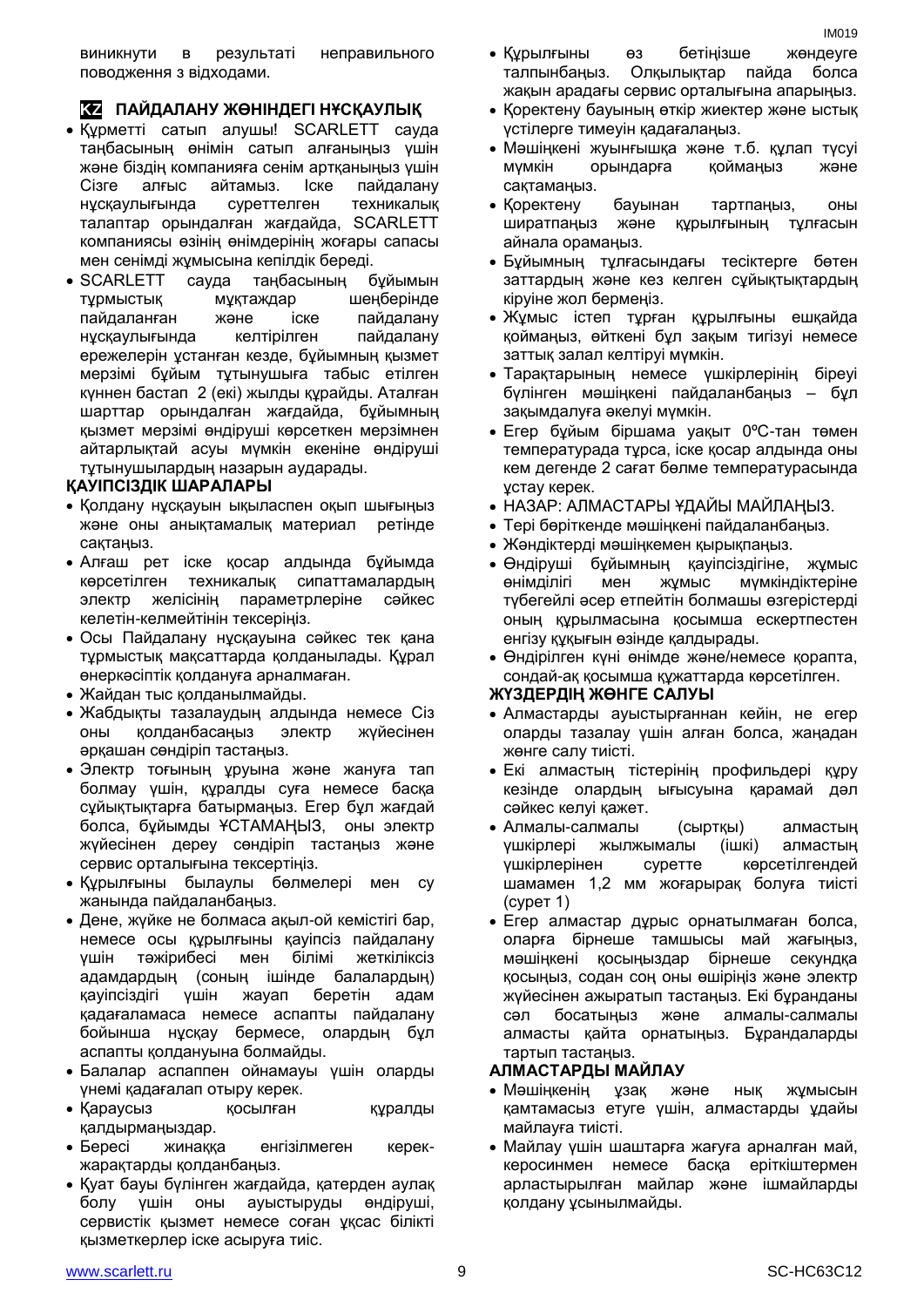#### **ҚЫРҚЫЛАТЫН ШАШТАРДЫҢ ҰЗЫНДЫҒЫ**

- Мәшіңкенің сол жағына орналасқан реттеуіш рычаг, мәшіңкені жұмысшы жайда ұстай отырып, күзелетін шаштардың ұзындығын оңай реттеліндіреді.
- Сонымен қатар күзелетін шаштардың ұзындығын қосымша саптамалар қолданусыз жатық өзгертуге болады.
- Рычагтың тік жайы ең қысқа күзеуді береді, қайсының ұзындығы рычагты түсіру өлшемімен жатық үлкейеді (күзелетін шаштың ұзындығы азаяды) (алмалы-салмалы алмасты шығарыңқылаумен).
- Рычагтың төменгі (горизонталь) жайында қосымша тарақты қолдануға лайықты қырқу болады. № 1 (3 мм).
- Реттегішті қолдану алмастардың қызмет мезгілін үлкейтеді, себебі алмалы-салмалы алмастарды ауыстырғанда, кесетін беттердің әрдайым әр түрлі учаскелері жұмыс істейді.
- Реттегіш сондай-ақ алмастардың арасына қысылған қатты шаштарды босатуға көмектеседі. Бұл үшін рычагты бірнеше рет жылдам көтеріңіз және түсіріңіз.
- Бұл операцияны бос жүрісте жасаңыз, сонымен қатар әрбір шаш алғаннан кейін – шаштардың қалдықтардын алып тастау үшін.
- Егер шаштар қиын алыстатылса, және мәшіңке қырқуды тоқтатса, мұқалған алмастарды ауыстырыңыз.

#### **ЖҰМЫСҚА ДАЙЫНДАУ**

- Бірінші рет пайдаланардан бұрын машинканың кескіш жүздерін жақсылап майлау қажет.
- Мәшіңкені қосыңыз, май алмастар арасында біркелкі бөлінсін және олардың біркелкі жүруін тексеріңіз. Шыққан майды сүртіңіз. Бұл операцияны әрбір күзеуден кейін жасаңыз. Жұмыс уақытына тұтыну бауының ширатылуы және шатасуына жол бермеңіз.
- Күзеу алдында шаштарды мұқият тараңыз.

#### **АЛМАЛЫ-САЛМАЛЫ ТАРАҚТАР**

| Алмалы-салмалы<br>тарақтар № | Шаштың<br><b>УЗЫНДЫҒЫ</b><br>мм/дюймы |
|------------------------------|---------------------------------------|
| No1                          | 3(1/8)                                |
| N <sub>2</sub>               | 6(1/4)                                |
| N <sub>23</sub>              | 9(3/8)                                |
| No <sub>4</sub>              | 12(1/2)                               |
| $\sim$ $\sim$                |                                       |

- Әрбір тарақтың сыртында тиісті таңбалау болады.
- Тарақты үшкірлерімен жоғары ұстап, оны алмастарға тығыз кигізіңіз.
- Бірінші рет аз-аздан күзеңіз.
- Күзеу тегіс болып шығуы үшін, мәшіңкені оның қырқып үлгеруінен гөрі жылдам жүргізбеңіз. Күзеу уақытына кесілген шаштарды мүмкінінше жиірек тарап тұрыңыз.
- Шаштың бар ұзындығын таңдап, содан кейін оны біртіндеп қысқарта отырып қиюға кеңес береміз.
- Шашты барынша тиімді қырқу үшін аспапты шаштың өсетін бағытына қарсы жылжытыңыз.
- Бастың түрлі бөліктеріндегі шаш түрлі бағытта өсетіндіктен, аспапты да солай түрлі

бағытта (жоғары, төмен немесе кесе көлденең) жылжыту қажет (2.1 – 2.8 суреттерді қараңыз).

 Бұйра, сирек немесе ұзын шашты қырқу үшін шашты машинканың қырыққыш бөлігіне тарақтың көмегімен бағыттаңыз (2.6-суретті қараңыз).

#### **ТАЗАЛАУ**

- Мәшіңкені өшіріңіз және оны электр жүйесінен ажыратыңыз.
- Мәшіңкені әрбір қолданудан кейін тазалау және май жағу керек.
- Қосымша щөткемен алмастар мен мәшіңкені шаштың кесінділерінен тазалаңыз.
- Тұлғаны құрғақ жұмсақ матамен сүртіңіз.
- Жоғарыда суреттелгендей алмастарды майлаңыз.

#### **САҚТАУ**

- Мәшіңкені құрғақ орында сақталынсын.
- Оны ілмекке іліп қоюға болады.
- Алмастар міндетті түрде майланған болуы қажет.

- Өнімдегі, қораптағы және/немесе қосымша құжаттағы осындай белгі қолданылған электрлік және электрондық бұйымдар мен батарейкалар кәдімгі тұрмыстық қалдықтармен бірге шығарылмауы керек дегенді білдіреді. Оларды арнайы қабылдау бөлімшелеріне өткізу қажет.
- Қалдықтарды жинау жүйелері туралы қосымша мәліметтер алу үшін жергілікті басқару органдарына хабарласыңыз.
- Қалдықтарды дұрыс кәдеге жарату бағалы ресурстарды сақтауға және қалдықтарды дұрыс шығармау салдарынан адамның денсаулығына және қоршаған ортаға келетін теріс әсерлердің алдын алуға көмектеседі.

#### **EST KASUTAMISJUHEND OHUTUSNÕUANDED**

- Lugege käesolev kasutusjuhend tähelepanelikult läbi ja hoidke see tuleviku tarbeks alles.
- Enne esimest sisselülitamist kontrollige, kas tootele märgitud tehnilised karakteristikud vastavad vooluvõrgu parameetritele.
- Antud seade on mõeldud ainult koduseks kasutamiseks, mitte tööstuslikuks kasutamiseks.
- Kasutada ainult siseruumides.
- Eemaldage seade vooluvõrgust enne selle puhastamist ning ajaks, mil lõikurit ei kasutata.
- Elektrilöögi saamise ja süttimise vältimiseks ärge asetage seadet vette ja teistesse vedelikesse. Kui seade on vette sattunud, ÄRGE SEDA KATSUGE, eemaldage lõikur kohe vooluvõrgust ja pöörduge teeninduskeskuse poole kontrollimiseks.
- Ärge kasutage seadet vannitubades ja vee läheduses.
- Seadet ei tohi kasutada isikud (kaasa arvatud lapsed), kelle füüsilised, tunnetuslikud või vaimsed võimed on alanenud, või kellel puuduvad sellekohased kogemused ja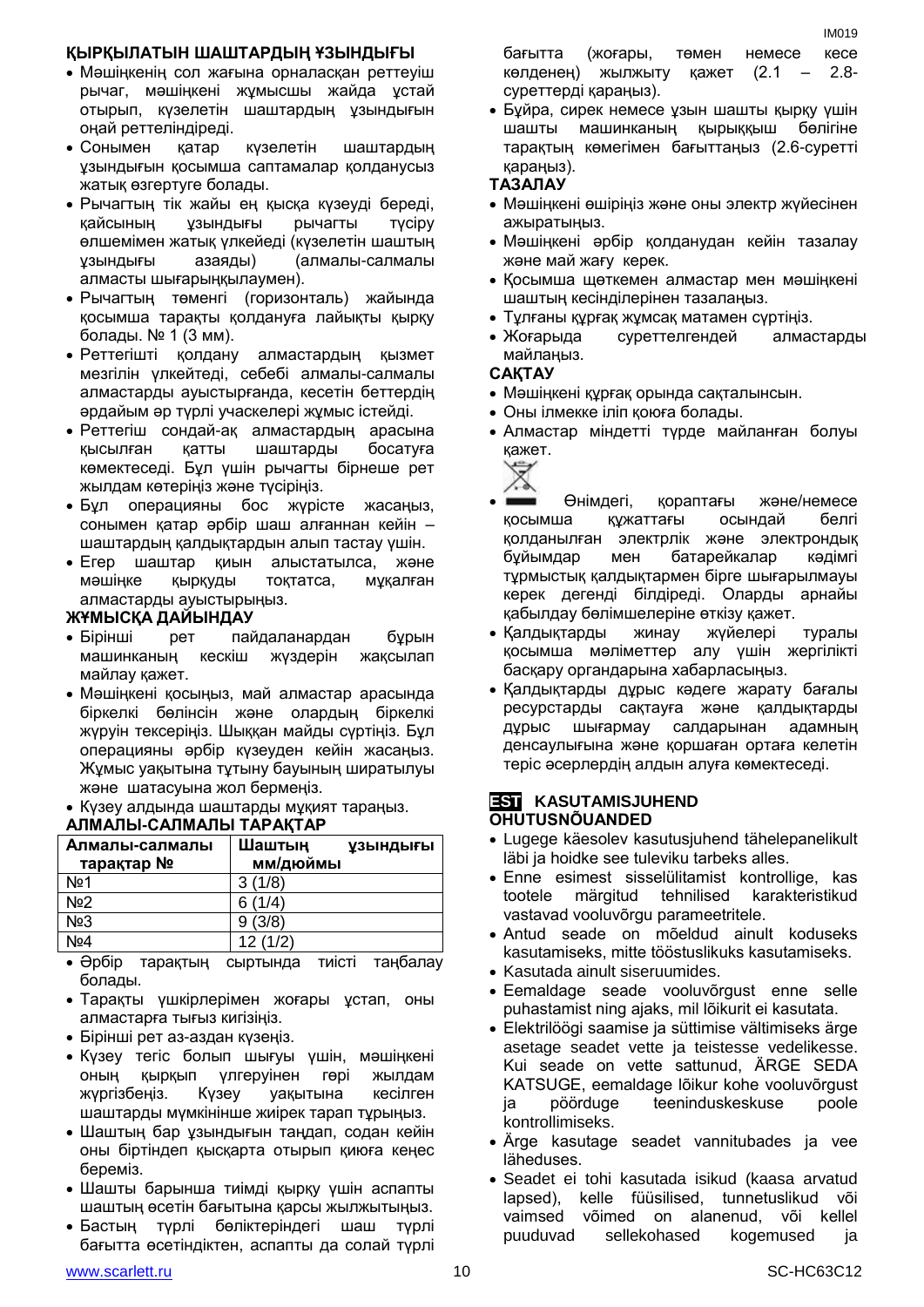- Lapsed peavad olema kontrolli all, ärge lubage lastel seadmega mängida.
- Ärge jätke töötavat seadet järelvalveta.
- Ärge kasutage tarvikuid, mis ei kuulu komplekti.
- Toitejuhtme vigastuse korral peab selle ohu vältimiseks asendama tootja, tema volitatud teeninduskeskus või muu analoogiline kvalifitseeritud personal.
- Ärge üritage iseseisvalt parandada seadet. Pöörduge lähimasse hoolduskeskusesse.
- Jälgige, et toitejuhe ei puutuks teravate servade ja kuuma pinna vastu.
- Ärge hoidke seadet kohtades, kus ta võib kukkuda valamusse.
- Ärge tõmmake toitejuhtmest, keerake seda krussi, ega ümber korpuse.
- Ärge laske korpuse vahedesse sattuda võõraid esemeid ja vedelikke.
- Ärge asetage kuhugi töötavat seadet, kuna see võib viia traumadeni ja materiaalsete kahjustusteni.
- Ärge kasutage seadet murtud juhtkammiga, see võib viia traumani.
- Kui toode on olnud mõnda aega õhutemperatuuril alla 0 ºC, tuleb hoida seda enne sisselülitamist vähemalt 2 tundi toatemperatuuril.
- TÄHELEPANU: ÕLITAGE REGULAARSELT TERASID.
- Ärge kasutage masinat naha põletike korral.
- Ärge kasutage masinat loomade karvade eemaldamiseks.
- Tootja jätab endale õiguse teha ilma täiendava teatamiseta toote konstruktsiooni ebaolulisi muudatusi, mis ei mõjuta selle ohutust, töövõimet ega funktsioneerimist.
- Tootmiskuupäev on ära toodud tootel ja/või pakendil, aga ka saatedokumentatsioonis.

#### **TERADE REGULEERIMINE**

- Peale terade vahetamist või puhastamist, tuleb neid uuesti reguleerida.
- Mõlema tera piid peavad külgvaates täpselt kokku puutuma, sõltumata nende nihkumisest.
- Eemaldatava (välise) tera piid peavad olema umbes 1,2 mm kõrgemal liikuva (sisemise) tera piide suhtes (nagu näidatud joonisel) (joonis 1).
- Kui terad on paigaldatud valesti, õlitage neid mõne tilga õliga, lülitage masin sisse mõneks sekundiks, seejärel lülitage välja ja ühendage lahti pistikust. Keerake kergelt kruvid välja ja paigaldage terad uuesti, keerake kruvid kinni.

#### **TERADE ÕLITAMINE**

- Et tagada pikaajalist ja kindlat masina tööd, tuleb seda regulaarselt õlitada.
- Pole soovitav kasutada juusteõli, rasva ja õlisid mis lahustuvad petrooliumi ja teiste lahustitega.

#### **LÕIGATAVATE JUUSTE PIKKUS**

 Regulaatori hoob, mis asub vasakul poolel võimaldab hõlpsasti reguleerida lõigatavate juuste pikkust, seal juures hoida masin tööasendis.

- See aitab sujuvalt muuta lõigatavate juuste pikkust, kasutamata teisi otsikuid.
- Püstiasetsev hoob tagab kõige lühema lõikuse, mille pikkus sujuvalt suureneb hoova langetamisega (väljakäiv eemaldatav tera).
- Alumises (horisontaal) hoovaasendis tuleb lõikus, mis vastab juhtkammi kasutamise nr 1 (3 mm).
- Regulaatori kasutamine pikendab terade eluiga, sest eemaldatava tera liikumisel töötavad kõik lõikepinna alad.
- Regulaator aitab vabaneda terade vahele jäänud jäikadelt karvadelt. Selleks tuleb kiiresti liigutada hooba üles-alla.
- Korrake seda liigutust tühi käigul ja peale igat lõikust.
- Kui juuksed eemalduvad ja masin enam ei lõika tuleb vahetada nürinenud terad.

#### **ETTEVALMISTUS KASUTAMISEKS**

- Enne esmakordset kasutamist tuleb masina lõiketerad korralikult õlitada.
- Lülitage masin sisse, et õli ühtlaselt jaotuks terade vahel, ja nende käik oleks ühtlane. Pühkige üleliigne õli ära. Tehke seda operatsiooni peale igat lõikust. Ärge lubage toitejuhtmel keerdu ja krussi minna töö ajal.

#### Enne lõikust kammige hoolega juukseid.

#### **JUHTKAMMID**

| Juhtkammid No    | Juuste<br>tollid | pikkus | mm |  |
|------------------|------------------|--------|----|--|
| N <sub>2</sub> 1 | 3(1/8)           |        |    |  |
| N <sub>2</sub>   | 6(1/4)           |        |    |  |
| No <sub>3</sub>  | 9(3/8)           |        |    |  |
| No4              | 12(1/2)          |        |    |  |

- Juhtkammil väljaspool on vastav markeering.
- Hoides juhtkammi piidega ülespoole, paigutage tihedalt see teradele.
- Esimest korda lõigake vähehaaval.
- Selleks, et soeng tuleks ühtlane, ärge liikuge masinaga kiiremini, kui see jõuab lõigata. Lõikuse ajal puhastage masinat tihti lõigatud juustest.
- Soovitame juukselõikust alustades valida maksimaalne juuksepikkus ning seejärel pikkuseseadistust järk-järgult vähendada.
- Kõige tõhusama tulemuse saavutamiseks liiguta seadet juuste kasvusuunale vastupidises suunas.

Kuna pea erinevates osades kasvavad juuksed eri suundades, pead ka seadet liigutama erinevas suunas (üles, alla või risti). Vt. joonised 2.1-2.8.

 Hea lõikuse saamiseks laines, hõredate või pikkade juuste puhul kasuta seadme lõikepea suunamiseks kammi. Vt. joonis 2.6.

#### **PUHASTUS**

- Lülitage masin välja ja eemaldage see vooluvõrgust.
- Masinat tuleb puhastada ja õlitada iga kasutamise pärast.
- Puhastage harjaga terad ja masin karvadest.
- Kuivatage korpus kuiva ja pehme lapiga.
- Õlitage terad.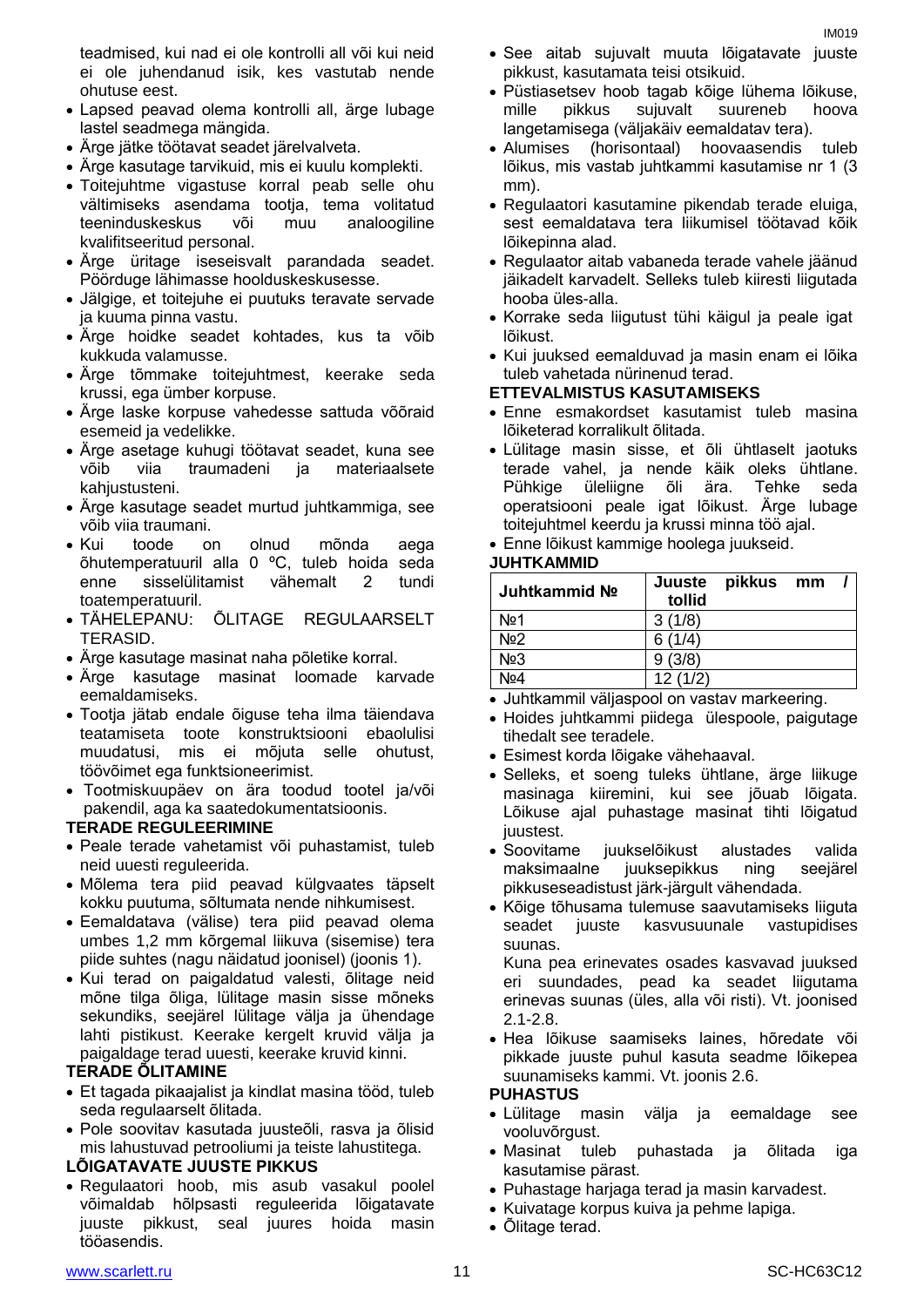#### **HOIDMINE**

- Masinat tuleb hoida kuivas kohas.
- Tohib riputada aasast.
- Terad peavad kindlasti õlitatud olema.
- Antud sümbol tootel, pakendil ja/või saatedokumentatsioonis tähendab, et kasutatud elektrilisi ja elektroonilisi tooteid ja patareisid ei tohi ära visata koos tavaliste olmejäätmetega. Need tuleb anda ära spetsialiseeritud vastuvõtupunktidesse.
- Täiendava informatsiooni saamiseks olemasolevatest jäätmete kogumise süsteemidest pöörduge kohalike võimuorganite poole.
- Õige utiliseerimine aitab hoida kokku hinnalisi ressursse ning ennetada võimalikku negatiivset mõju inimeste tervisele ja ümbritseva keskkonna olukorrale, mis võib tekkida jäätmete ebaõige käitlemise tulemusel.

#### **LV LIETOŠANAS INSTRUKCIJA DROŠĪBAS NOTEIKUMI**

- Uzmanīgi izlasiet ekspluatācijas instrukciju un saglabājiet to kā izziņas materiālu.
- Pirms pirmās ieslēgšanas pārbaudiet, vai tehniskie parametri, kas norādīti uz izstrādājuma, atbilst elektrotīkla parametriem
- Izmantot tikai sadzīves vajadzībām, atbilstoši Lietošanas instrukcijai. Ierīce nav paredzēts rūpnieciskai izmantošanai.
- Neizmantot ārpus telpām.
- Vienmēr atvienojiet ierīci no elektrotīkla pirms tās tīrīšanai, vai arī tad, ja Jūs to neizmantojat.
- Lai izvairītos no elektrostrāvas trieciena vai aizdegšanās, negremdējiet ierīci ūdenī vai kādā citā šķidrumā. Ja tas ir noticis NEAIZTIECIET ierīci nekavējoties atslēdziet to no elektrotīkla un dodieties uz tuvāko servisa centru ierīces pārbaudei.
- Neizmantojiet ierīci vannas istabā un ūdens tuvumā.
- Ierīce nav paredzēta izmantošanai personām (ieskaitot bērnus) ar pazeminātām fiziskām, sensoriskām vai intelektuālām spējām, kā arī personām bez dzīves pieredzes vai zināšanām, ja viņas nekontrolē vai nav instruējusi ierīces lietošanā persona, kura atbild par viņu drošību
- Bērni ir jākontrolē, lai nepieļautu spēlēšanos ar ierīci
- Neatstājiet ieslēgtu ierīci bez uzraudzības.
- Neizmantojiet piederumus, kas neietilpst ierīces komplektā.
- Barošanas vada bojājuma gadījumā, drošības pēc, tā nomaiņa jāuztic ražotājam, servisa dienestam vai analoģiskam kvalificētam personālam
- Necentieties patstāvīgi labot ierīci. Bojājumu rašanās gadījumā dodieties uz tuvāko Servisa centru.
- Sekojiet līdzi, lai elektrovads nepieskartos klāt asām malām un karstām virsmām.
- Nenovietojiet un neglabājiet ierīci vietās, kur tā var iekrist izlietnē u.c.
- Nevelciet, negrieziet un neuztiniet elektrovadu uz ierīces korpusa.
- Nepieļaujiet, lai korpusa atvērumos iekļūtu svešķermeņi vai šķidrums.
- Nekur nepārvietojiet strādājošo ierīci, jo tas var novest pie traumām vai materiāliem zaudējumiem.
- Neizmantojiet ierīci, ja tai ir bojātas ķemmes, vai kāds no zobiņiem – tas var izraisīt traumu.
- Ja izstrādājums kādu laiku ir atradies temperatūrā zem 0ºC, pirms ieslēgšanas tas ir jāpatur istabas apstākļos ne mazāk kā 2 stundas.
- UZMANĪBU: REGULĀRI EĻĻOJIET ASMEŅUS.
- Neizmantojiet ierīci iekaisušas ādas gadījumos.
- Negrieziet ar ierīci dzīvnieku spalvu.
- Ražotājs patur sev tiesības bez papildu brīdinājuma ieviest izstrādājuma konstrukcijā nelielas izmaiņas, kas būtiski neietekmē tā drošību, darbspēju un funkcionalitāti.
- Ražošanas datums ir norādīts uz izstrādājuma un/vai iepakojuma, kā arī pavaddokumentos.

#### **ASMEŅU REGULĒŠANA**

- Pēc asmeņu nomaiņas, vai ja tie ir bijuši noņemti tīrīšanai, regulēšana ir jāveic atkārtoti.
- Abu asmeņu zobiņu profiliem uzstādīšanas laikā tieši jāsaskan, neatkarīgi no to nobīdes.
- Noņemamajiem (ārējiem) asmeņu zobiņu galiem jābūt izbīdītiem uz āru apmēram 1,2mm attiecībā pret kustīgajiem (iekšējiem) asmeņu zobiņiem, kā tas ir parādīts zīmējumā (zīm. 1).
- Ja asmeņi ir uzstādīti nepareizi, uzpiliniet tiem nedaudz eļļas, ieslēdziet ierīci uz pāris sekundēm, tad izslēdziet un atslēdziet to no elektrotīkla. Nedaudz atskrūvējiet abas skrūves un vēlreiz uzstādiet noņemamos asmeņus. Aizgrieziet skrūves.

#### **ASMEŅU EĻĻOŠANA**

- Lai nodrošinātu ierīces ilgu un drošu darbību, asmeni regulāri jāello.
- Eļļošanai nav ieteicams izmantot eļļu matiem, taukus un eļļu, atšķaidītu ar petroleju vai citiem šķīdinātājiem.

#### **NOGRIEZTO MATU GARUMS**

- Regulatora svira, kas atrodas ierīces kreisajā pusē, dod iespēju brīvi regulēt griežamo matu garumu, turot ierīci darba stāvoklī.
- Pie tam iespējams pakāpeniski mainīt nogriežamo matu garumu, neizmantojot papildus uzgaļus.
- Ja svira ir vertikālā stāvoklī, iespējams izveidot ļoti īsu griezumu, kurš pakāpeniski palielinās atkarībā no sviras nolaišanas (noņemamo asmeņu izbīdīšana), (t.i. nogriezto matu garums samazinās)..
- Ja svira ir zemākajā (horizontālā) stāvoklī, veidojas tāds pats griezums, it kā būtu izmantota papildus ķemme № 1 (3 mm).
- Regulatora izmantošana pagarina asmeņu darbības laiku, jo noņemamo asmeņu stāvokļa maiņas rezultātā, katru reizi darbojas citas asmeņu griešanas virsmas vietas.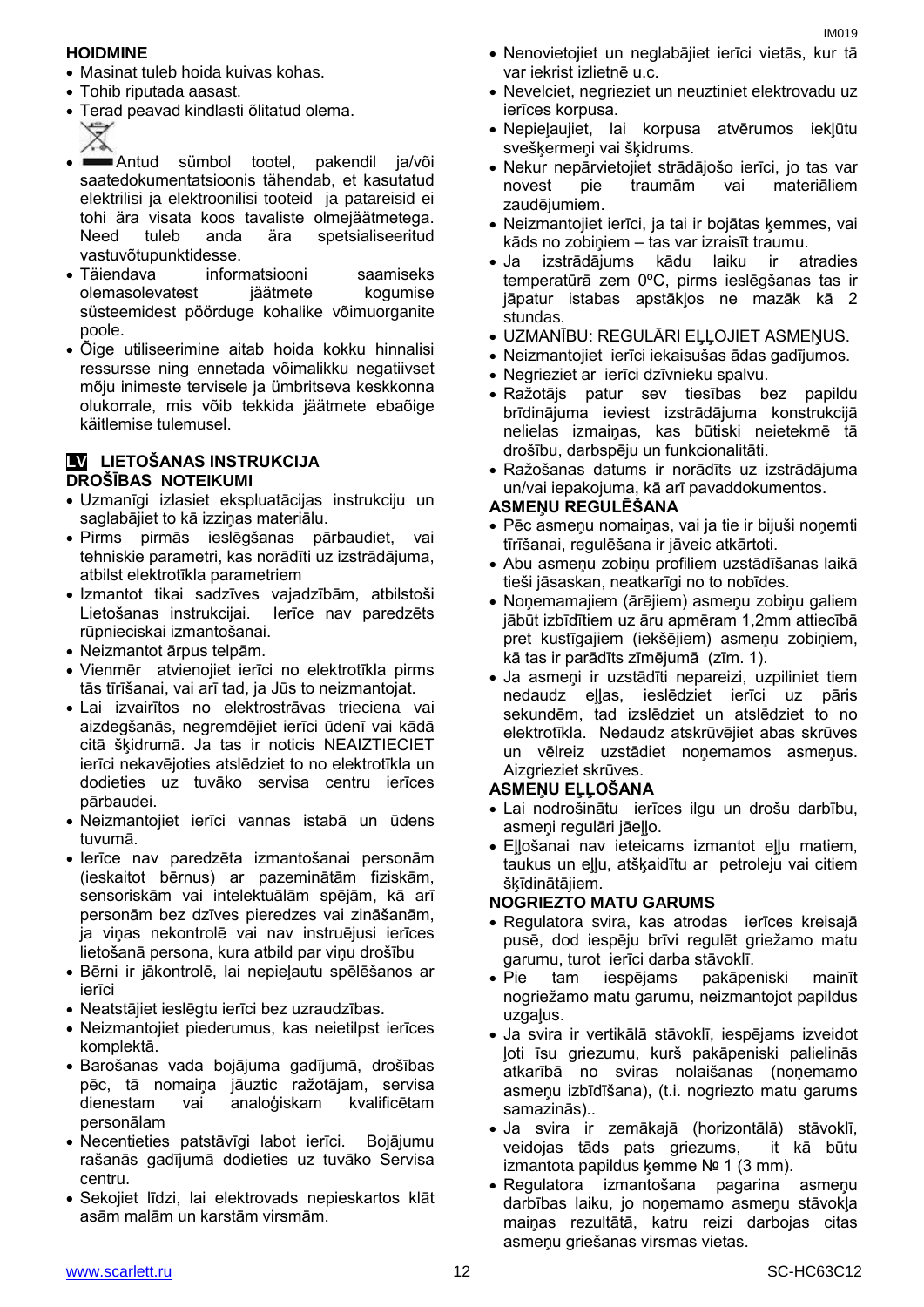- Regulators palīdz atbrīvoties no cietiem matiem kuri iespiesti starp asmeņiem. Šim nolūkam vairākas reizes paceliet un nolaidiet sviru.
- Dariet to ierīces tukšgaitas laikā, kā arī katru reizi pēc matu griešanas, lai atbrīvotos no liekiem matiem.
- Ja matus ir grūti iztīrīt vai ierīce vairs negriež, nomainiet neasos asmeņus.

#### **SAGATAVOŠANĀS DARBAM**

- Pirms pirmās izmantošanas ierīces griešanas asmeņi ir rūpīgi jāieeļļo.
- Pārbaudiet vai asmeņi darbojas vienmērīgi. Noslaukiet iztecējušo eļļu. Dariet to katru reizi pēc katras matu griešanas reizes. Nepieļaujiet elektrovada sagriešanos vai sapiņķerēšanos darbības laikā.

Kārtīgi izķemmējiet matus, pirms to griešanas.

#### **NOŅEMAMĀIS ĶEMMES**

| Nonemamā<br>N <sub>2</sub> | kemme | Matu garums mm/colla |
|----------------------------|-------|----------------------|
| Nº1                        |       | 3(1/8)               |
| No <sub>2</sub>            |       | 6(1/4)               |
| No <sub>3</sub>            |       | 9(3/8)               |
| Nº4                        |       | 12(1/2)              |

Katras ķemmes ārpusē ir atbilstošs marķējums.

- Turot ķemmi ar zobiņiem uz augšu, blīvi uzlieciet to uz asmeņa.
- Pirmo reizi grieziet nelielām sķpisnām.
- Lai griezums veidotos vienmērīgi, nevirziet ierīci ātrāk nekā tā var nogriezt. Griešanas laikā pēc iespējas biežāk iztīriet ierīci no nogrieztajiem matiem.
- Ieteicams sākt griešanu, izvēloties maksimālo matu garumu, pakāpeniski samazinot garuma regulējumu.
- Lai griešana būtu efektīvāka, pārvietojiet ierīci pretēji matu augšanas virzienam. Sakarā ar to, ka mati dažādās galvas vietās aug dažādos virzienos, ierīce arī ir jāpārvieto dažādos virzienos (augšup, lejup vai šķērsām). sk. 2.1. – 2.8. attēlus.
- Lai labi apgrieztu cirtainus, retus vai garus matus, virziet matus uz ierīces griešanas bloku ar ķemmes palīdzību. sk. 2.6. attēlu.

#### **TĪRĪŠANA**

- Izslēdziet ierīci un atvienojiet to no elektrotīkla.
- Ierīci ieteicams tīrīt un eļļot pēc katras tās izmantošanas reizes.
- Iztīriet asmeņus un ierīci no grieztajiem matiem izmantojot pievienoto birstīti.
- Noslaukiet korpusu ar mīkstu sausu drānu.
- Saeļļojiet asmeņus, atbilstoši augstāk minētajam.

#### **GLABĀŠANA**

- Matu griešanas ierīci ieteicams uzglabā sausā vietā.
- Ierīci var glabāt pakārtu aiz cilpiņas.
- Asmeņiem obligāti jābūt saeļļotiem.
- Šis simbols uz izstrādājuma, iepakojuma un/vai pavaddokumentiem nozīmē, ka nolietotus elektro- vai elektroniskos izstrādājumus un baterijas nedrīkst izmest kopā ar parastajiem

sadzīves atkritumiem. Tie ir jānodod specializētajos pieņemšanas punktos.

IM019

- Lai iegūtu papildu informāciju par esošajām atkritumu savākšanas sistēmām, vērsieties vietējā pašvaldībā.
- Pareiza utilizācija palīdzēs saglabāt vērtīgus resursus un novērst iespējamo negatīvo ietekmi uz cilvēku veselību un apkārtējās vides stāvokli, kas var rasties nepareizas rīkošanās ar atkritumiem rezultātā.

#### **LT** VARTOTOJO INSTRUKCIJA **SAUGUMO PRIEMONĖS**

- Atidžiai perskaitykite šią Vartotojo instrukciją ir išsaugokite ją tolimesniam naudojimui.
- Prieš pirmąjį naudojimą patikrinkite, ar gaminio techninės charakteristikos atitinka elektros tinklo parametrus.
- Prieš įjungdami prietaisą pirmą kartą įsitikinkite, ar prietaiso etiketėje nurodytos techninės charakteristikos atitinka tinklo parametrus.
- Naudoti tik patalpose.
- Prieš valydami pritaisą bei jo nesinaudodami visada išjunkite jį iš elektros tinklo.
- Norėdami išvengti nutrenkimo elektros srove ar gaisro pavojaus, nenardinkite prietaiso į vandenį bei kitus skysčius. Įvykus tokiai situacijai, NELIESDAMI prietaiso, nedelsdami išjunkite jį iš elektros tinklo ir kreipkitės į Serviso centrą.
- Nesinaudokite prietaisu vonios kambaryje ir šalia vandens šaltinių.
- Prietaisas nėra skirtas naudoti fizinę, jutiminę ar protinę negalią turintiems asmenims (įskaitant vaikus) ar patirties ir žinių neturintiems asmenims, jei jų neprižiūri ar jų dėl eksploatavimo neinstruktuoja už prietaiso saugą atsakingas asmuo.
- Vaikus reikia prižiūrėti, kad jie nežaistų prietaisu.
- Nepalikite įjungto prietaiso be priežiūros.
- Pažeistą maitinimo laidą, siekiant išvengti pavojaus, turi pakeisti gamintojas, techninės priežiūros tarnyba ar kvalifikuotas personalas.
- Nenaudokite prietaiso, jei jo elektros laidas ir/arba šakutė buvo pažeisti. Remontuoti prietaisą galima tik autorizuotame Serviso centre.
- Nebandykite savarankiškai remontuoti prietaiso arba keisti jo detalių. Atsiradus gedimams kreipkitės į artimiausią Serviso centrą.
- Pasirūpinkite, kad prietaiso elektros laidas neliestų aštrių kampų ir karštų paviršių.
- Nelaikykite plaukų kirpimo mašinėlės tokiose vietose, iš kur ji gali nukristi į vandenį.
- Netempkite už maitinimo laido, nepersukite ir nevyniokite jo aplink prietaisą.
- Pasirūpinkite, kad į prietaiso korpuse esančias angas nepatektų pašaliniai daiktai bei skysčiai.
- Niekur nepalikite veikiančio prietaiso, nes galite patirti nuostolių arba pakenkti savo sveikatai.
- Nesinaudokite plaukų kirpimo mašinėle, jei jos antgalis arba vienas iš dantukų buvo pažeisti – tai gali sukelti traumą.
- Jeigu gaminys kai kurį laiką buvo laikomas žemesnėje nei 0 ºC temperatūroje, prieš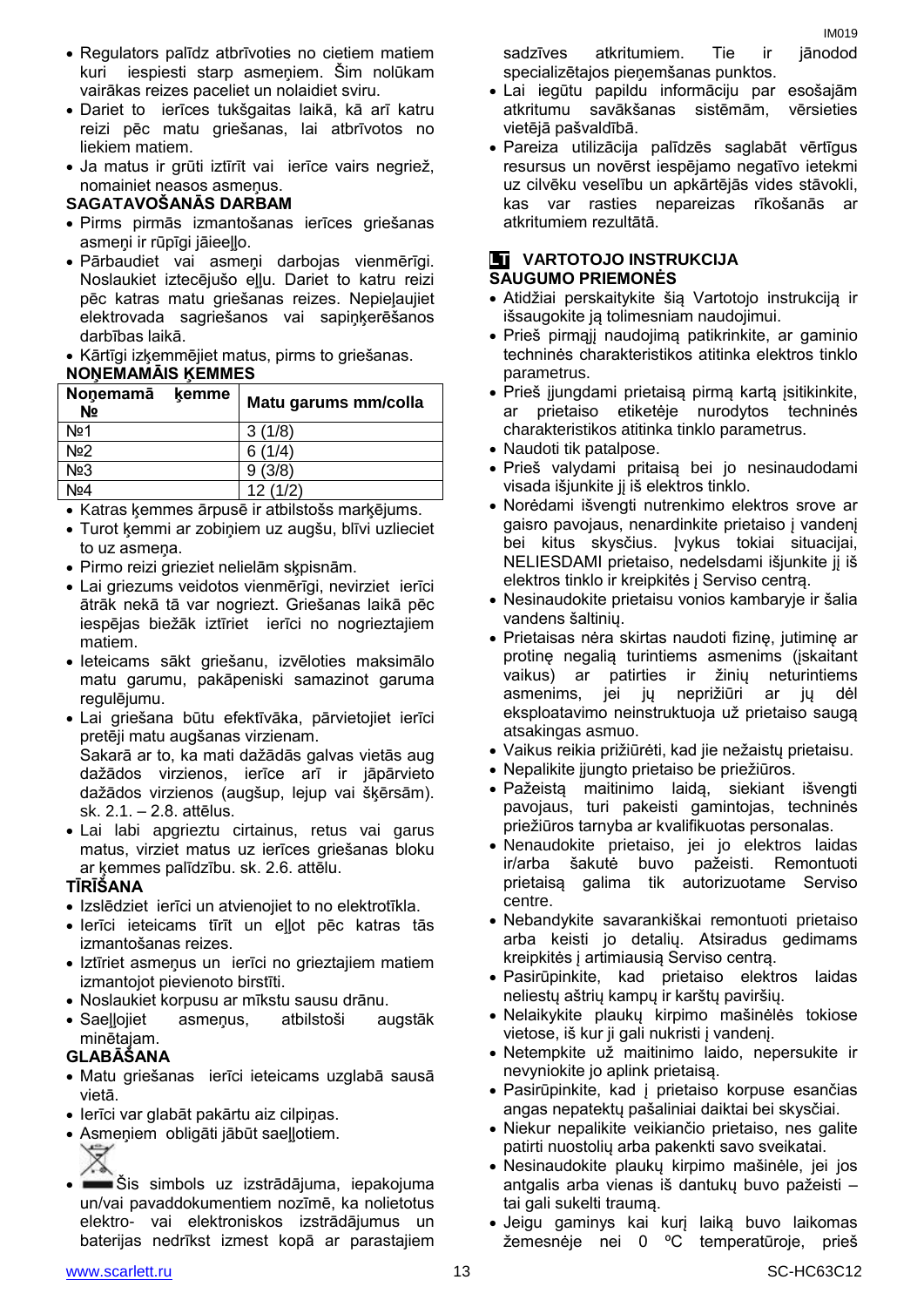įjungdami prietaisą palaikykite jį kambario temperatūroje ne mažiau kaip 2 valandas.

- DĖMESIO: REGULIARIAI PATEPKITE PEILIUKUS.
- Nesinaudokite plaukų kirpimo mašinėlės odos uždegimo metu.
- Nekirpkite gyvūnų plaukų kirpimo mašinėle.
- Gamintojas pasilieka teisę be atskiro perspėjimo nežymiai keisti įrenginio konstrukciją išsaugant jo saugumą, funkcionalumą bei esmines savybes.
- Gamybos data nurodyta ant gaminio ir (arba) pakuotėje, taip pat lydinčioje dokumentacijoje.

#### **PEILIUKŲ REGULIAVIMAS**

- .Nuėmę peiliukus valyti arba juos pakeitę, iš naujo sureguliuokite peiliukus.
- Nustatant peiliukus, jų dantukų profiliai turi tiksliai sutapti, nepriklausomai nuo poslinkio.
- Nuimamojo (išorinio) peiliuko dantukų galiukai turi būti ištraukti 1,2 mm aukščiau lankstaus (vidinio) peiliuko dantukų galiukų, kaip tai yra parodyta paveikslėlyje (pav. 1).
- Jeigu peiliukai buvo nustatyti neteisingai, laštelėkite ant jų porą mašininės alyvos lašų, įjunkite mašinėlę porai sekundžių, po to išjunkite ją ir ištraukite elektros laidą iš elektros tinklo. Truputi atpalaiduokite du varžtus ir nustatykite nuimamąjį peiliuką iš naujo. Užsukite varžtus.

#### **PEILIUKŲ PATEPIMAS**

- Norėdami, kad mašinėlė tarnautu Jums ilgai ir patikimai, reguliariai tepkite peiliukus mašinine alyva.
- Nerekomenduojama naudoti šiam tikslui plaukų aliejaus, riebalų bei žibalu ar kitais tirpikliais atskiestų aliejų.

#### **KIRPIMO ILGIS**

- Kairėje plaukų kirpimo mašinėlės pusėje esantis reguliatoriaus svertas leidžia lengvai reguliuoti kirpimo ilgį mašinėlei veikiant.
- Tai leidžia lengvai keisti kirpimo ilgį be papildomų antgalių.
- Kirpimo ilgis keičiasi nuo trumpiausio iki ilgiausio priklausomai nuo sverto padėties – vertikalioje sverto padėtyje nukirpsite plaukus trumpiausiai, o nuleisdami svertą (šiuo metu nuimamasis peiliukas išsikiš vis toliau) kirpsite vis ilgiau (t.y. nukerpamų plaukų ilgis mažės).
- Apatinėje (horizontalioje) sverto padėtyje kirpimo ilgis atitinka papildomų šukų Nr. 1 (3 mm) naudojimo rezultatą.
- Naudodamiesi reguliatoriumi, Jūs pratęsiate peiliukų tarnavimo laiką, nes tokiu būdu kiekvieną kartą veikia skirtingi nuimamojo peiliuko paviršiaus ruožai.
- Be to, svertas padeda išlaisvinti tarp peiliukų užstrigusius šiurkštus plaukelius. Šiam tikslui kelis kartus staigiai pakelkite ir nuleiskite svertą.
- Atlikite šią operaciją tuščiojoje eigoje, o taip pat po kiekvieno kirpimo – taip pašalinsite užstrigusius kirpimo metu plaukelius.
- Jei plaukelius sunku pašalinti, o mašinėlė nustojo kirpti, pakeiskite atšipusius peiliukus.

#### **PASIRUOŠIMAS DARBUI**

 Prieš naudojantis mašinėlės ašmenimis pirmąjį kartą, būtina jas rūpestingai sutepti.

- Nuvalykite alyvos perteklių. Atlikite šią operaciją po kiekvieno kirpimo. Stebėkite, kad mašinėlei veikiant elektros laidas nepersisuktų nesusipainiotų.
- Prieš pradėdami kirpti gerai sušukuokite plaukus. **NUIMAMIEJI ANTGALIAI**

| Nuimamųjų antgalių Nr. | ilgis<br><b>Plauku</b><br>mm/coliai |
|------------------------|-------------------------------------|
| No <sub>1</sub>        | 3(1/8)                              |
| No <sub>2</sub>        | 6(1/4)                              |
| No <sub>3</sub>        | 9(3/8)                              |
| Nº4                    | 12(1/2)                             |

- Kiekvienas antgalis turi atitinkamą markiruotę iš išorinės pusės.
- Laikydami antgalį dantukais į viršų, sandariai užmaukite jį ant peiliukų.
- Pirmąjį kartą nukirpkite nedaug.
- Norėdami užtikrinti lygų kirpimą, nebraukite mašinėle per plaukus greičiau, negu ji spėja<br>nukirpti. Kirpdami, kiek galima dažniau nukirpti. Kirpdami, kiek galima dažniau iššukuokite nukirptus plaukelius.
- Rekomenduojama pradėti kirpti, pasirinkus maksimalų plaukų ilgį, ir palaipsniui mažinti ilgio nustatymus.
- Norėdami kuo efektyviau nukirpti plaukus, traukite prietaisą į priešingą pusę nei plauko augimo kryptis.
- Kadangi skirtingose galvos dalyse plaukai auga skirtingomis kryptimis, prietaisą taip pat reikia traukti skirtingomis kryptimis (į viršų, į apačią arba skersai), žr. paveikslėlius 2.1 – 2.8.
- Norėdami gražiai nukirpti garbanotus, retus arba ilgus plaukus, padėkite sau šukomis – paimkite šukomis plaukų sruogą ir nukirpkite ją mašinėle, žr. paveikslėlį 2.6.

#### **VALYMAS**

- Išjunkite mašinėlę ir ištraukite jos kištuką iš elektros lizdo.
- Mašinėlę valykite ir tepkite po kiekvieno naudojimo.
- Išvalykite iš mašinėlės ir peiliukų nukirptus plaukelius komplekte esančiu šepetėliu.
- Nuvalykite korpusą sausu minkštu audiniu.
- Patepkite peiliukus, kaip tai yra parašyta aukščiau.

#### **SAUGOJIMAS**

- Laikykite mašinėlę sausoje vietoje.
- Galima kabinti mašinėlę už kilpelės.
- Peiliukai būtinai turi būti patepti.



- Šis simbolis ant gaminio, pakuotėje ir (arba) lydinčioje dokumentacijoje reiškia, kad naudojami elektriniai ir elektroniniai gaminiai bei baterijos neturėtų būti išmetami (išmestos) kartu su įprastinėmis buitinėmis atliekomis. Juos (jas) reikėtų atiduoti specializuotiems priėmimo punktams.
- Norint gauti papildomos informacijos apie galiojančias atliekų surinkimo sistemas, kreipkitės į vietines valdžios institucijas.
- Teisingai utilizuojant atliekas, sutaupysite vertingų išteklių ir apsaugosite žmonių sveikatą ir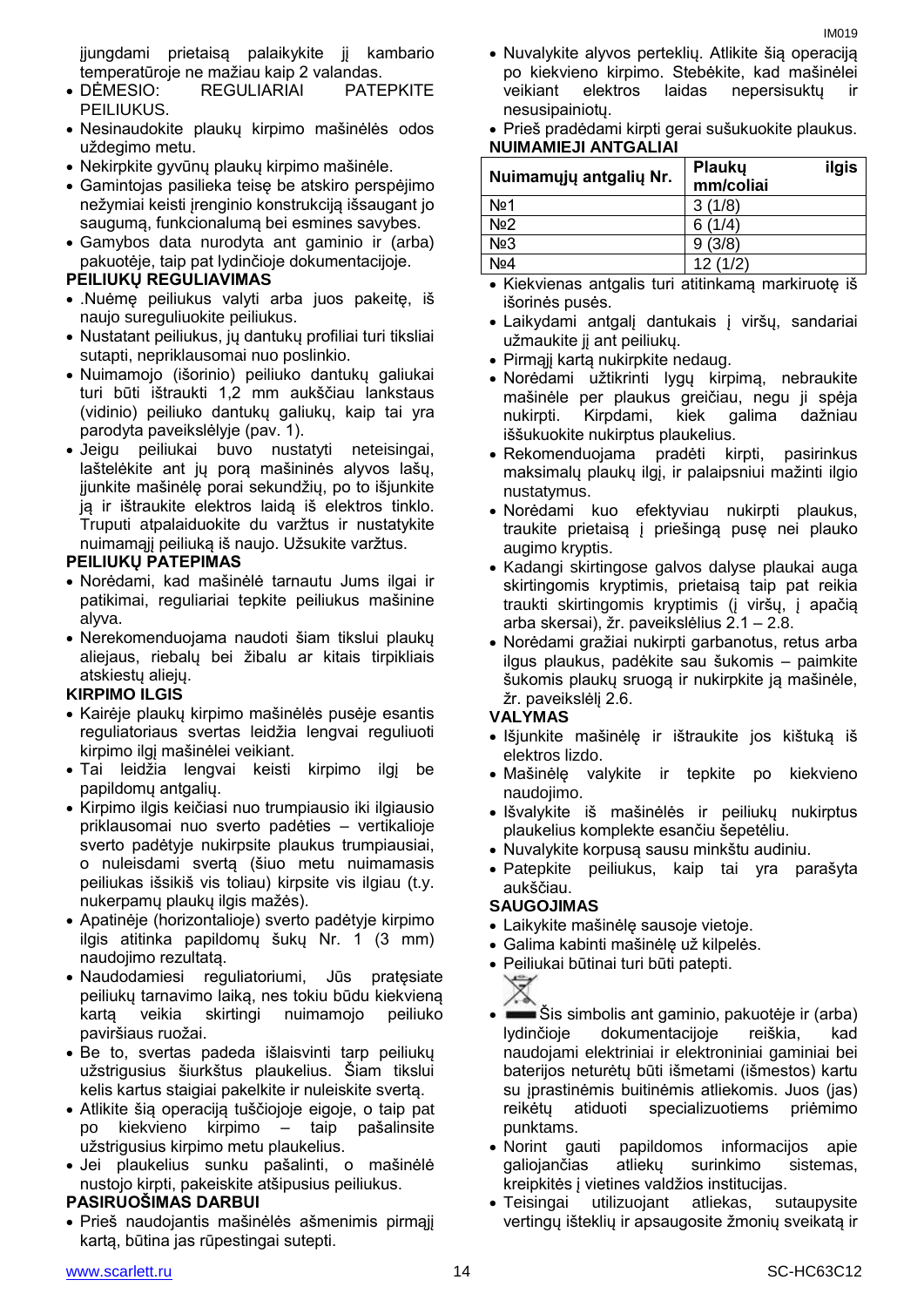aplinką nuo neigiamo poveikio, galinčio kilti netinkamai apdorojant atliekas.

#### **H HASZNALATI UTASÍTÁS FONTOS BIZTONSÁGI INTÉZKEDÉSEK**

- A készülék használata előtt, a készülék károsodása elkerülése érdekében figyelmesen olvassa el a Használati utasítást.
- Első használat előtt ellenőrizze, megfelelnek-e a terméken feltüntetett műszaki adatok a villamos hálózat adatainak.
- Csak otthoni használatra, ne használja nagyüzemi célra.
- Szabadban használni tilos!
- Használaton kívül, illetve tisztítás előtt mindig áramtalanítsa a készüléket.
- Áramütés, elektromos tüzek elkerülése érdekében ne merítse a készüléket vízbe, vagy egyéb folyadékba. Ha ez megtörtént, NE FOGJA MEG A KÉSZÜLÉKET, azonnal áramtalanítsa azt és forduljon szervizhez.
- Ne használja a hajnyírógépet fürdőszobában, vízforrás közelében.
- A készüléket ne használják elégtelen fizikai, érzéki vagy szellemi képességű személyek (beleértve a gyerekeket is), illetve tapasztalattal vagy ismerettel nem rendelkező személyek felügyelet nélkül, illetve, ha nem részesültek kioktatásban a készülék használatáról a biztonságukért felelős személy által.
- A gyermekeket tartsa felügyelet alatt a készülékkel való játszás elkerülése érdekében.
- Ne hagyja bekapcsolva a készüléket felügyelet nélkül.
- Ne használjon készlethez nem tartozó tartozékot.
- A villamos vezeték meghibásodása esetén veszély elkerülése érdekében annak cseréjét végezze a gyártó a szervizközpont, illetve hasonlóan szakképzett személyzet.
- Ne próbálja egyedül javítani a készüléket, cserélni az alkatrészeket. Forduljon a közeli szervizbe.
- Figyeljen arra, hogy a vezeték ne érintkezzen éles, forró felülettel.
- Ne rakja, ne tárolja a készüléket olyan helyen, ahonnan mosdóba eshet.
- Ne húzza, ne tekerje a vezetéket a készülék köré.
- Ne engedje, hogy folyadék, ill. egyéb tárgy kerüljön a készülékház réseibe.
- Sehová ne rakja le a működő készüléket, mert ez sérüléshez, illetve anyagi kárhoz vezethet.
- Ne használja a készüléket károsodott fésűvel, illetve fésűfokkal – ez sérülést okozhat.
- Amennyiben a készüléket valamennyi ideig 0 ºC–nál tárolták, bekapcsolása előtt legalább 2 órán belül tartsa szobahőmérsékleten.
- FIGYELEM: RENDSZERESEN OLAJOZZA A PENGÉKET.
- Ne használja a gépet bőrgyulladásnál.
- Ne nyírjon a géppel állatokat.
- A gyártónak jogában áll értesítés nélkül másodrendű módosításokat végezni a készülék

szerkezetében, melyek alapvetően nem befolyásolják a készülék biztonságát, működőképességét, funkcionalitását.

 A gyártási idő a terméken és/vagy a csomagoláson, illetve a kísérő dokumentumokban található.

#### **PENGÉK SZABÁLYOZÁSA**

- Tisztítás, illetve lecsatolás után a pengéket szükséges újból állítani.
- Felhelyezéskor mindkét penge foggörbéjének pontosan egyeznie kell, függetlenül az elmozdulástól.
- A levehető (külső) penge fogazatának kb. 1,2 mm kell kiállnia a mozgó (belső) fogazatnál. Lásd az ábrán (1 ábra).
- Ha helytelenül vannak felrakva a pengék olajozza le őket, néhány másodpercre kapcsolja be a gépet, aztán kapcsolja ki és áramtalanítsa a készüléket. Lazítsa meg a két csavart, és helyezze fel újból a levehető pengét. Húzza meg a csavarokat.

#### **OLAJOZÁS**

- A készülék hosszú-időtartamú, biztos használata érdekében rendszeresen olajozza a pengéket.
- Olajozáshoz ne használjon hajolajat, zsírt, egyéb petróleummal, ill. más oldószerrel higított olajt.

#### **NYÍRÁSHOSSZ**

- A készülék bal oldalán található szabályzókar engedélyezi a nyíráshossz könnyű szabályozását működés közben.
- Kiegészítő felrakható fésű segítsége nélkül folyamatosan változtathassa a nyíráshosszat.
- A szabályzókar függőleges helyzete biztosítja a legrövidebb nyírást. Minél lejjebb ereszti a szabályzókart (kitolódik a levehető penge), annál hosszabb lesz a frizura (vagyis csökken a lenyírt haj hossza).
- A szabályzókar alsó (vízszintes) helyzetében kapott nyírás megegyezik az 1 számú (3mm) kiegészítő fésű használatával kapható nyírással.
- A szabályzó használata hosszabbítsa a pengék működési határidejét, mivel a levehető penge áthelyezése esetén mindig más-más pengerész dolgozik.
- A szabályzó engedélyezi a pengék közt beszorult haj eltávolítását. E célból gyors mozdulattal néhányszor emelje / eressze le a kart.
- Végezze a műveletet bekapcsolt géppel, de nem nyírás közben, valamint minden egyes nyírás után – a megmaradt haj eltávolítása érdekében.
- Ha a haj nehezen távolítható el, valamint a gép nem nyír – cserélje az eltompult pengéket.

#### **ELŐKÉSZÍTÉS**

- Prieš naudojantis mašinėlės ašmenimis pirmąjį kartą, būtina jas rūpestingai sutepti.
- Törölje le az olajfelesleget. Ismételje meg a műveletet minden egyes nyírás után. Működés közben ne engedélyezze a vezeték tekeredését.
- Nyírás előtt alaposan fésülje a hajat.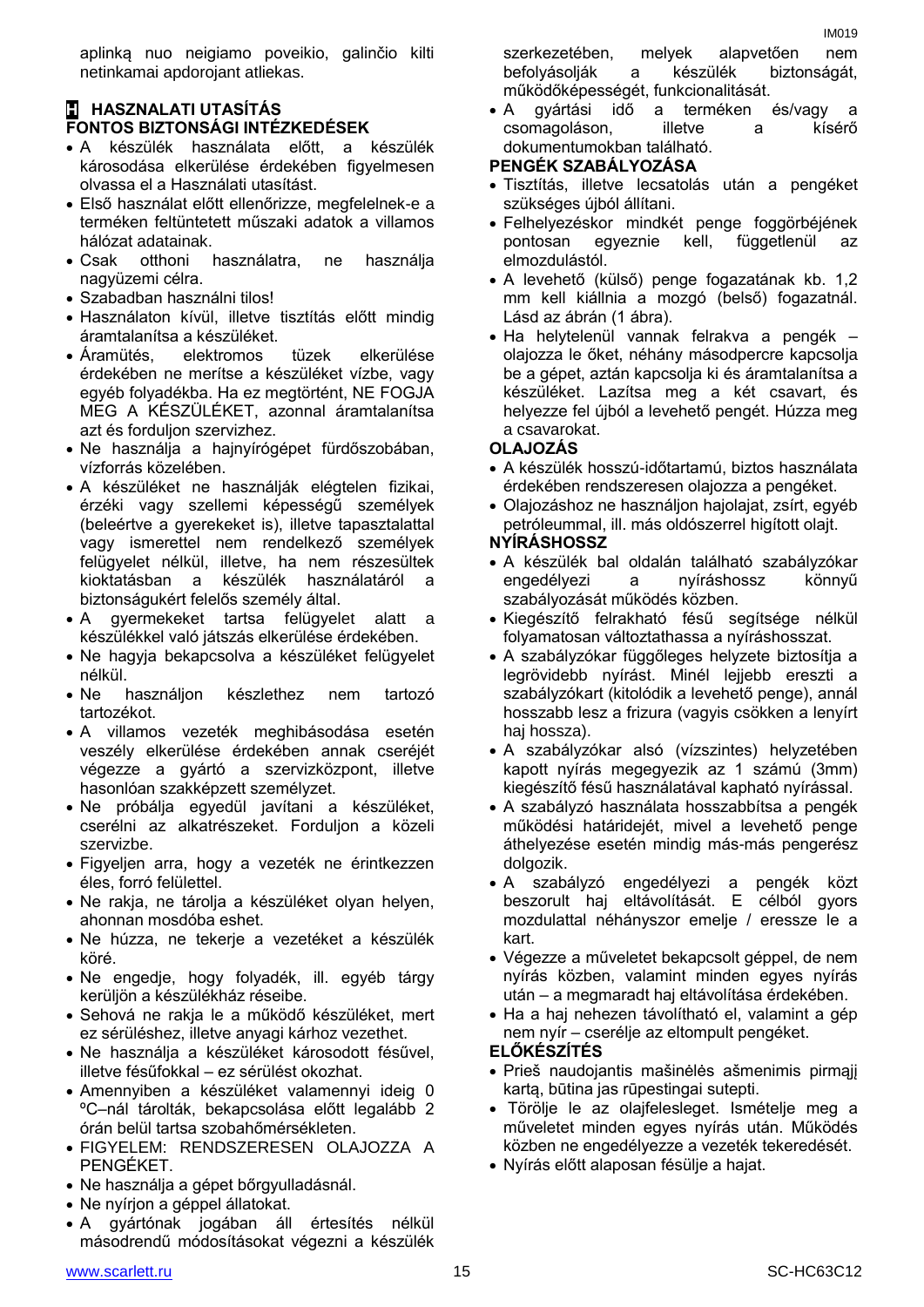### **LEVEHETŐ FÉSŰK**

| Levehető<br>(szám) | fésű | Haj hosszúság mm/coll |
|--------------------|------|-----------------------|
| No <sub>2</sub> 1  |      | 3(1/8)                |
| No <sub>2</sub>    |      | (1/4)                 |
| N <sub>23</sub>    |      | (3/8)                 |
| <b>\lo4</b>        |      | 12(1/2)               |

Mindegyik fésű külseje címkével van ellátva.

- Fokkal felfelé tartva a fésűt, helyezze fel őt a pengékre, hogy szorosan tartson.
- Első nyírás esetén kevés hajmennyiséget nyírjon.
- Az egyenletes nyírás érdekében ne vezesse a gépet gyorsabban, mint amennyire az nyírni érkezik. Nyírás közben minél gyakrabban fésülje a hajat, hogy kifésülődjön a már lenyírt haj.
- A hajnyírást maximális hajhosszon ajánlatos kezdeni, fokozatosan csökkentve a hajhossz beállítást.
- Hatékony nyírás érdekében vezesse a nyírógépet a hajnövés-irányával ellenkező irányba.

Mivel a fej különböző részein a hajnövés iránya különböző, a készüléket ugyancsak különböző irányba kel vezetni (felfelé, lefelé, vízszintesen). Lásd a 2.1. – 2.8. Ábrát.

 A göndör, ritka vagy hosszú haj hatékony nyírása érdekében, irányítsa a hajat a nyírógép pengéje felé fésű segítségével. Lásd a 2.6. Ábrát.

#### **TISZTÍTÁS**

- Kapcsolja ki a gépet és áramtalanítsa azt.
- A gépet minden használat után tisztítani és olajozni kell.
- Tisztítsa a pengét a géppel a készlethez tartozó kefével.
- Törölje meg a készülékházat száraz, puha törlőkendővel.
- Olajozza a pengéket a leírtak alapján.

#### **TÁROLÁS**

- Tárolja a gépet száraz helyen.
- Felakasztva is tárolhatja.
- A pengéket olajozottan tárolja.



- ∕. <sub>≷</sub><br>■ Ez a jel a terméken, csomagoláson és/vagy kísérő dokumentumokon azt jelenti, hogy ezeket a használt villamos és elektronikus termékeket és elemeket tilos az általános háztartási hulladékkal kidobni. E tárgyakat speciális befogadó pontokban kell leadni.
- A hulladékbefogadó rendszerrel kapcsolatos kiegészítő információért forduljon a helyi illetékes hatósághoz.
- A megfelelő hulladékkezelés segít megőrizni az értékes erőforrásokat és megelőzheti az olyan esetleges negatív hatásokat az emberi egészségre és a környezetre, amelyek a nem megfelelő hulladékkezelés következtében felmerülhetnek fel.

#### **RO INSTRUCȚIUNI DE EXPLOATARE MĂSURILE DE SIGURANȚĂ**

- Citiți cu atenție aceste instrucțiuni înainte de a utiliza aparatul pentru a evita defecțiunile în timpul utilizării.
- Înainte de prima conectare, verificați dacă caracteristicile tehnice indicate pe produs corespund parametrilor rețelei electrice.
- A se utiliza doar în scopuri de utilizare casnică. Aparatul nu este destinat pentru uz comercial.
- Să nu utilizeze în afara încăperilor.
- Dacă aparatul nu se utilizează, deconectați-l de fiecare dată de la rețeaua electrică.
- În scopul evitării electrocutării, nu introduceţi aparatul sau cablul de alimentare în apă sau alte lichide. Dacă aceasta a avut loc, NU ATINGEŢI aparatul, deconectaţi-l imediat de la reţeaua electrică şi adresaţi-vă la Centrul de reparaţii pentru verificare.
- Nu folosiți aparatul în baie și în jur de apă.
- Aparatul nu este destinat persoanelor (inclusiv copiilor) cu capacități fizice, senzoriale și mintale reduse sau dacă ele nu posedă experiență de viață sau cunoștințe, dacă ele nu sunt supravegheate sau instruite privitor la utilizarea aparatului de persoana, responsabilă de siguranța lor.
- Supravegheați copiii pentru a nu le permite jocul cu aparatul.
- Nu lăsați inclus aparatul nesupravegheat.
- Nu folosiți accesorii care nu sunt incluse în setul de livrare.
- Pentru a preveni situațiile periculoase, în cazul deteriorării cablului de alimentare, este necesar ca acesta sa fie înlocuit de producător, centrul de reparații sau de personalul similar calificat.
- Nu încercați să reparați aparatul desinestătător sau să înlocuiți careva piese. În cazul detectării unor defecțiuni, adresați-vă celui mai apropiat centru de deservire.
- Aveți grijă ca cablul de alimentare să nu se atingă de margini ascutite și suprafete fierbinți.
- Nu asezati și nu depozitați aparatul în nemiilocită apropiere de baie, duş sau piscină.
- La deconectarea aparatului de la sursa de energie electrică, trageți de ștecher și nu apucați de cablu.
- Preveniţi pătrunderea în orificiile carcasei a unor obiecte străine şi a lichidelor.
- Nu asezați nicăieri aparatul aflat în funcțiune, deoarece acest lucru poate cauza răniri sau prejudicii materiale.
- Nu folosiți aparatul cu pieptenii deteriorați sau cu unul dintre dinți deteriorați – acest lucru poate cauza răniri.
- Dacă produsul a fost păstrat pentru o perioadă de timp la temperaturi sub 0 °C, atunci înainte de conectare acesta ar trebui să se afle la temperatura camerei, timp de cel puțin 2 ore.

ATENŢIE! LUBRIFIAŢI LAMELE ÎN MOD REGULAT.

- Nu utilizaţi aparatul în cazul inflamaţiilor la nivelul pielii.
- Nu tundeti animalele cu acest aparat.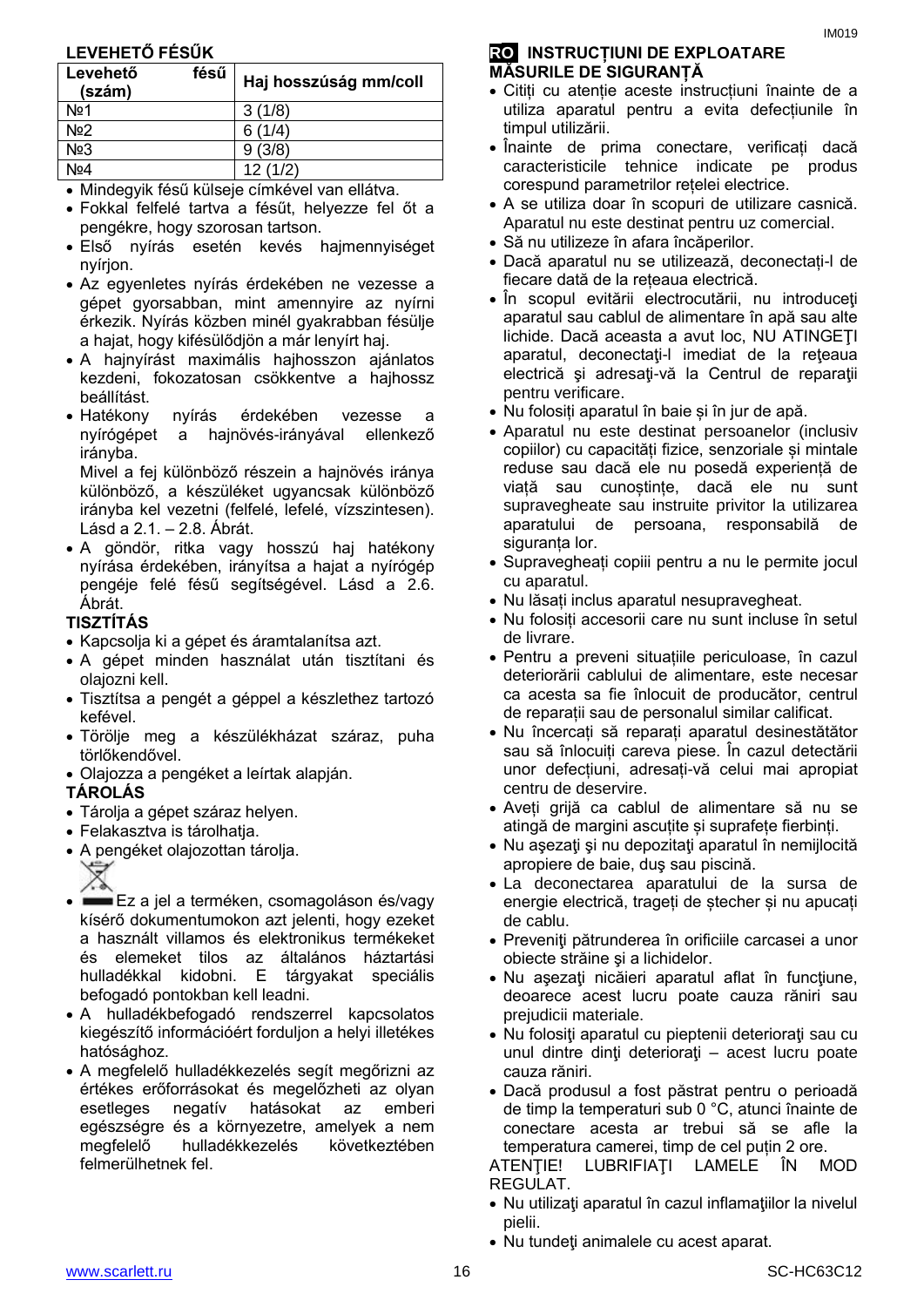- Producătorul își rezervă dreptul de a introduce fără notificare prealabilă mici modificări în construcția produsului, care nu influențează semnificativ siguranța, capacitatea de funcționare şi performanța acestuia.
- Data fabricării este indicată pe produs şi/sau pe ambalaj, precum şi pe documentele însoţitoare.

#### **REGLAREA LAMELOR**

- După înlocuirea lamelor sau în cazul în care acestea au fost scoase pentru curățare, ajustarea trebuie făcută din nou.
- Profilurile dinţilor ambelor lame la instalare trebuie să coincidă cu exactitate, indiferent de deplasarea acestora.
- Capetele dinţilor lamei (externe) detaşabile trebuie să fie amplasate înainte cu aproximativ 1-2 mm deasupra sfârşitului dinţilor lamei mobile (interne), aşa cum se arată în figură (Figura 1).
- În cazul în care lamele sunt instalate incorect. aplicaţi pe acestea câteva picături de ulei, porniţi aparatul pentru câteva secunde, apoi opriţi-l şi deconectați-l de la rețeaua de energie electrică. Slăbiți ușor două șuruburi și reinstalați lama detasabilă. Strângeți suruburile.

#### **UNGEREA LAMELOR**

- Pentru a asigura funcționarea îndelungată și sigură a aparatului, trebuie să lubrifiaţi în mod regulat lamele.
- Nu vă recomandăm să utilizaţi pentru lubrifiere ulei pentru păr, grăsimi şi uleiuri, diluate cu gaz lampant sau alti dizolvanti.

#### **LUNGIMEA PĂRULUI TĂIAT**

- Mânerul regulatorului, amplasat pe partea stângă a aparatului, permite reglarea uşoară a lungimii părului tăiat, menţinând aparatul în poziţie de lucru.
- În același timp puteți regla în mod lent lungimea părului tăiat fără să utilizaţi accesorii suplimentare.
- Poziția de sus a mânerului (vertical în raport cu aparatul) oferă cel mai scurt tuns, iar lungimea creşte treptat (adică lungimea părului tăiat se reduce) în măsura coborârii mânerului (avansarea lamei detaşabile).
- Poziţia de jos (orizontală în raport cu aparatul) a mânerului oferă o tunsoare care corespunde utilizării unui pieptene suplimentar. Nr. 1 (3 mm).
- Utilizarea regulatorului creşte durata de viaţă a lamelor, pentru că prin mutarea lamei detaşabile de fiecare dată funcționează porțiuni diferite ale suprafeţelor de tăiere.
- De asemenea, regulatorul permite eliberarea părului vârtos strâns între lame. Pentru aceasta ridicaţi şi coborâţi rapid mânerul de câteva ori.
- Efectuaţi această intervenţie în timpul funcţionării în gol şi după sfârşitul fiecărei tunsori, pentru a elimina rămăşiţele de păr.
- În cazul în care părul se înlătură cu greu, iar aparatul nu mai tunde, înlocuiţi lamele ştirbite.

#### **PREGĂTIREA PENTRU UTILIZARE**

- Înainte de prima utilizare, lamele de tăiere ale mașinii trebuie unse bine.
- Porniţi aparatul de tuns pentru ca uleiul să se distribuie în mod uniform între lame şi verificaţi

uniformitatea mişcării acestora. Ştergeţi lama care iese. Efectuaţi această operaţiune după fiecare tunsoare. Preveniţi răsucirea şi încâlcirea cablului de alimentare în timpul funcţionării.

• Pieptănați foarte bine părul înainte de începerea tunsului.

#### **PIEPTENII DETAŞABILI**

| nr.   | Pieptene detaşabil Lungimea părului mm /<br>inch |
|-------|--------------------------------------------------|
| Nr. 1 | 3(1/8)                                           |
| Nr. 2 | 6(1/4)                                           |
| Nr. 3 | 9(3/8)                                           |
| Nr. 4 | 12(1/2)                                          |

- Pe partea exterioară a fiecărui pieptene există un marcaj corespunzător.
- Ţinând pieptenele cu dinţii în sus, îmbrăcaţi-l în strâns pe lamă.
- Prima dată tundeți câte puțin.
- Pentru a obţinere o tunsoare uniformă, nu miscati aparatul mai repede decât acesta poate tunde. În timpul tunsului pieptănați părul cât se poate de des.
- Vă recomandăm să începeţi tunsul alegând lungimea maximă a părului, iar apoi reducând treptat setarea de lungime.
- Pentru o tunsoare mai eficientă deplasaţi aparatul contrar direcţiei de creştere a părului.
- Deoarece parul de pe diferite părti ale capului creşte în direcţii diferite, aparatul trebuie deplasat în direcţii diferite (în sus, în jos sau de-a curmezişul) vezi Figura 2.1 – 2.8.
- Pentru a tunde bine părul ondulat, rar sau lung, îndreptaţi părul către blocul tăietor al aparatului cu ajutorul pieptenelui, vezi Figura 2.6.

#### **CURĂŢAREA**

- Opriți funcționarea aparatului și deconectati-l de la reţeaua de energie electrică.
- Curăţaţi şi lubrifiaţi aparatul după fiecare utilizare.
- Curătați lamele și aparatul de părul tăiat cu ajutorul periei alăturate.
- Ştergeţi carcasa aparatului cu o cârpă uscată şi moale.
- Lubrifiaţi lamele după cum se descrie mai sus.
- Preveniţi pătrunderea apei în orificiile carcasei aparatului.

#### **PĂSTRAREA**

- Păstrati aparatul la loc uscat.
- Se admite să o atârnați de buclă.
- Lamele trebuie să fie lubrifiate în mod obligatoriu.



- Simbolul dat pe produs, ambalaj şi/sau documentele însoţitoare înseamnă că aparatele electrice şi electronice, şi bateriile uzate nu trebuie aruncate împreună cu deşeurile menajere. Acestea trebuie duse la punctele de colectare specializate.
- Adresaţi-vă la autorităţile locale pentru a obţine informaţii suplimentare referitor la sistemele existente de colectare a deşeurilor.
- Reciclarea corectă va contribui la păstrarea resurselor valoroase şi la prevenirea posibilelor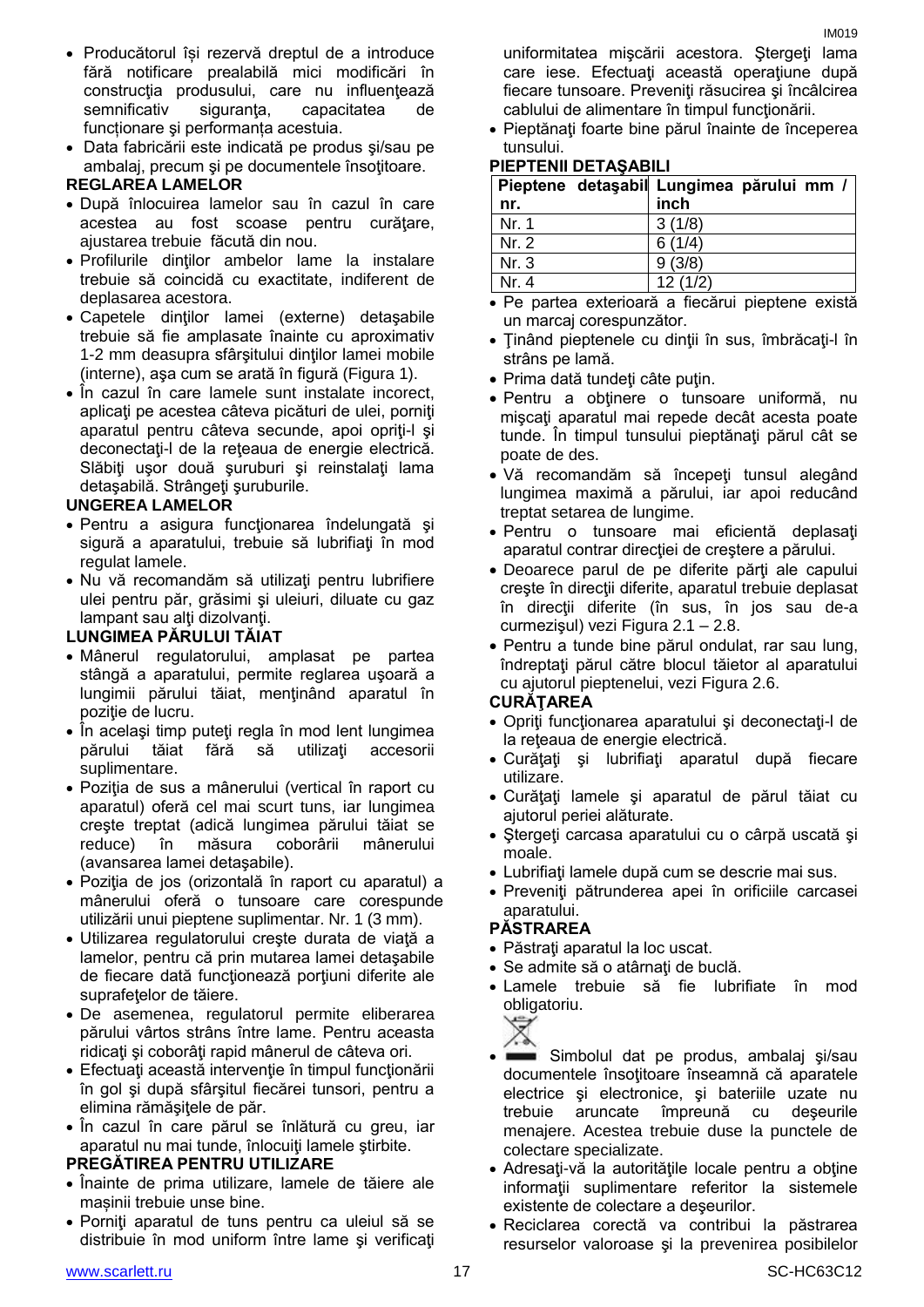efecte negative asupra sănătăţii oamenilor şi a mediului înconjurător, care ar putea apărea în rezultatul reciclării incorecte a deşeurilor.

#### **PL INSTRUKCJA OBSŁUGI ŚRODKI BEZPIECZEŃSTWA**

- Uważnie przeczytaj Instrukcję Obsługi i zachowaj ją jako materiał referencyjny.
- Przed pierwszym włączeniem należy sprawdzić, czy dane techniczne podane na wyrobie są zgodne z parametrami prądu elektrycznego.
- Używać tylko do celów domowych zgodnie z tą Instrukcją Obsługi. Nie jest urządzeniem do zastosowania w przemyśle.
- Nie używać na zewnatrz pomieszczeń.
- Zawsze odłączaj zasilanie sieciowe, gdy urządzenie nie jest używane lub przed czyszczeniem.
- Aby uniknąć porażenia prądem elektrycznym i pożaru, nie wolno zanurzać urządzenia i przewodu zasilającego w wodzie lub innej cieczy. Jeśli tak się stało, NIE CHWYTAJ wyrobu, natychmiast odłącz go od źródła zasilania prądem elektrycznym i skontaktuj się z Punktem Serwisowym w celu sprawdzenia.
- Nie używaj urządzenia w łazienkach i w pobliżu wody.
- Urządzenie nie jest przeznaczone do użytku przez osoby (w tym dzieci) o ograniczonych możliwościach fizycznych, zmysłowych lub umysłowych albo, w przypadku braku doświadczenia lub wiedzy, jeśli nie znajdują się one pod nadzorem lub nie poinstruowane na temat korzystania z urządzenia przez osobę odpowiedzialną za ich bezpieczeństwo.
- Dzieci powinny być nadzorowane, aby zapobiec grze z urządzeniem.
- Nie zostawiaj włączonego urządzenia bez nadzoru.
- Nie używaj akcesoriów, które nie są dołączone do zestawu wraz z urządzeniem.
- W przypadku uszkodzenia przewodu zasilającego jego wymiany, aby uniknąć niebezpieczeństw, powinien dokonać producent lub upoważniony przez niego Punkt Serwisowy bądź podobny wykwalifikowany personel.
- Nie wolno próbować naprawiać urządzenia samodzielnie. W przypadku usterek należy skontaktować się z najbliższym Punktem Serwisowym.
- Należy uważać, aby przewód zasilający nie dotykał ostrych krawędzi i gorących powierzchni.
- Nie kładź ani nie przechowaj maszynki w bezpośrednim pobliżu łazienki, prysznica lub pływalni.
- Nie ciągnij za przewód zasilający, nie przekręcaj go ani nie nawijaj go na obudowę urządzenia.
- Nie dopuszczaj do przedostania się w otwory w obudowie produktu ciał obcych ani żadnych płynów.
- Nigdzie nie umieszczaj działającego urządzenia, ponieważ może to spowodować obrażenia ciała lub spowodować szkody materialne.
- Nie używaj maszynki z uszkodzonymi grzebieniami lub jednym z zębów – może to spowodować obrażenia ciała.
- Jeśli urządzenie przez jakiś czas znajdowało się w temperaturze poniżej 0ºC, przed włączeniem musi być przechowywane w temperaturze pokojowej nie krócej niż w ciągu 2 godzin.
- UWAGA: REGULARNIE SMARUJ OSTRZA.
- Nie używaj maszynki w stanach zapalnych skóry.
- Nie używaj maszynki do strzyżenia zwierząt.
- Producent zastrzega sobie prawo, bez dodatkowego powiadomienia, do wprowadzania drobnych zmian w konstrukcji wyrobu, które zupełnie nie wpływają na jego bezpieczeństwo, sprawność ani funkcjonalność.
- Data produkcji podana na wyrobie i/lub na opakowaniu, a także w dołączonej dokumentacji. **REGULACJA OSTRZY**

#### Po wymianie ostrzy, lub jeśli zostały zdejmowane do czyszczenia, regulację należy przeprowadzić ponownie.

- Profile zębów obu ostrzy podczas instalacji muszą dokładnie odpowiadać, niezależnie od ich przesunięcia.
- Końce zębów ostrza wyjmowanego (zewnętrznego) powinny być wysunięte na około 1-2 mm powyżej końców zębów ostrza ruchomego (wewnętrznego), jak to pokazano na rysunku (rys. 1).
- Jeśli ostrza są zainstalowane nieprawidłowo, nałóż na nie kilka kropli oleju, włącz maszynkę na kilka sekund, a następnie wyłącz ją i odłącz od źródła zasilania. Lekko poluzuj dwa wkręty i ponownie zainstaluj wyjmowane ostrze. Dokręć wkręty.

#### **SMAROWANIE OSTRZY**

- Dla zapewnienia długotrwałej i niezawodnej pracy maszynki ostrza należy regularnie smarować.
- Nie zaleca się stosować do smarowania oleju do włosów, tłuszczy i olejów rozcieńczonych naftą lub innymi rozpuszczalnikami.

#### **DŁUGOŚĆ ŚCINANYCH WŁOSÓW**

- Dźwignia regulatora znajdująca się po lewej stronie maszynki pozwala łatwo regulować długość ścinanych włosów, trzymając maszynkę w pozycji roboczej.
- Przy tym można płynnie zmieniać długość ścinanych włosów bez użycia dodatkowych nasadek.
- Górna pozycja dźwigni (pionowe odnośnie maszynki) daje najkrótszą fryzurę, której długość płynnie wzrasta (tj. długość ścinanych włosów zmniejsza się) w miarę opuszczania dźwigni (wysunięcia wyjmowanego ostrza).
- W przypadku dolnej (poziomej odnośnie maszynki) pozycji dźwigni gotowa fryzura odpowiada stosowaniu dodatkowego grzebienia. Nr 1 (3 mm).
- Korzystanie z regulatora zwiększa żywotność ostrzy, ponieważ podczas przenoszenia wyjmowanego ostrza za każdym razem działają różne obszary powierzchni tnących.